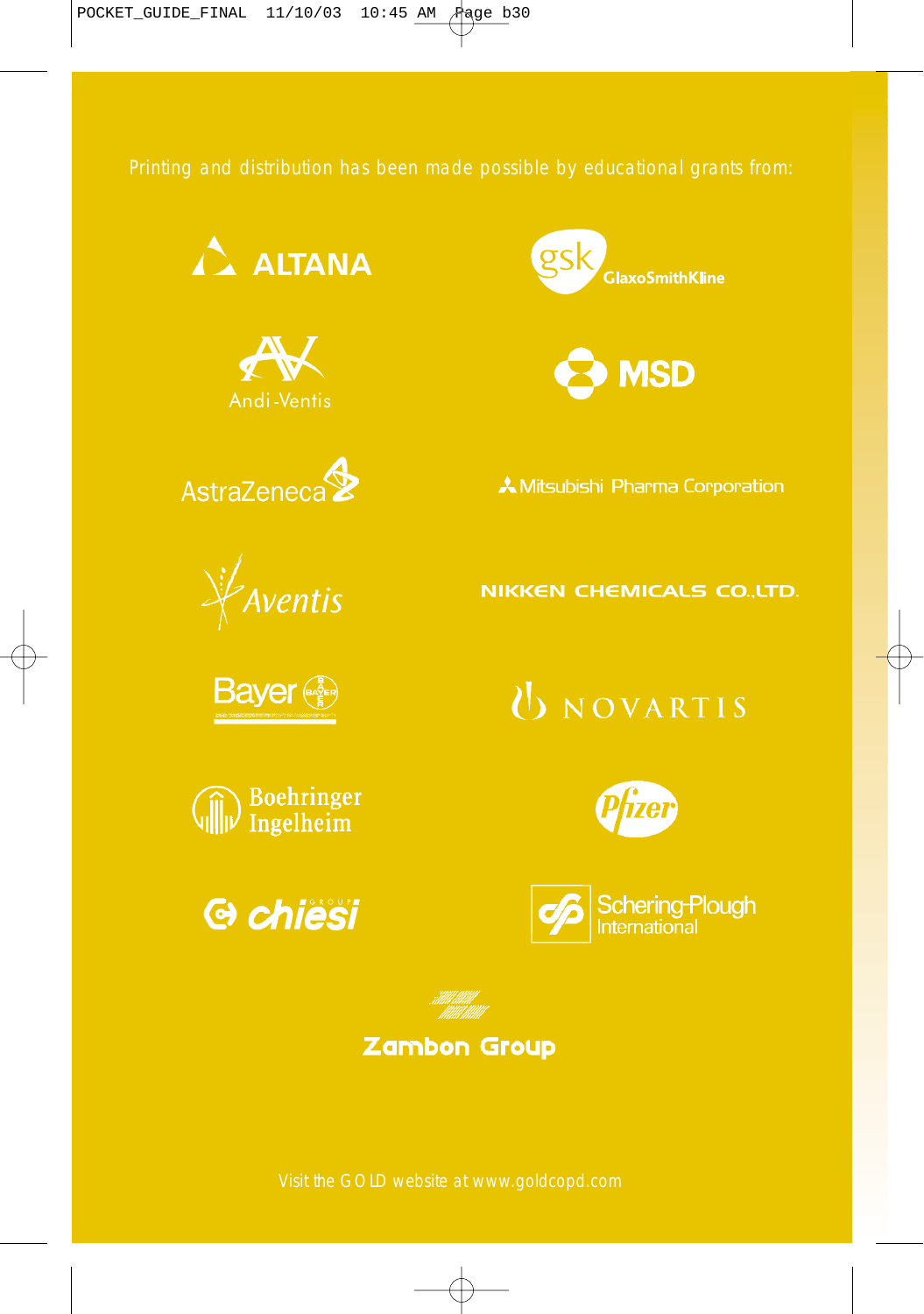# **G**lobal Initiative for Chronic **G**lobal Initiative for Chronic **G**lobal Initiative for Chronic **O**bstructive **O**bstructive **O**bstructive **L**ung **L**ung **L**ung **D**isease **D**isease **D**isease



### **POCKET GUIDE**

### **TO COPD DIAGNOSIS, MANAGEMENT, AND PREVENTION**

A Guide for Health Care Professionals

**UPDATED JULY, 2003**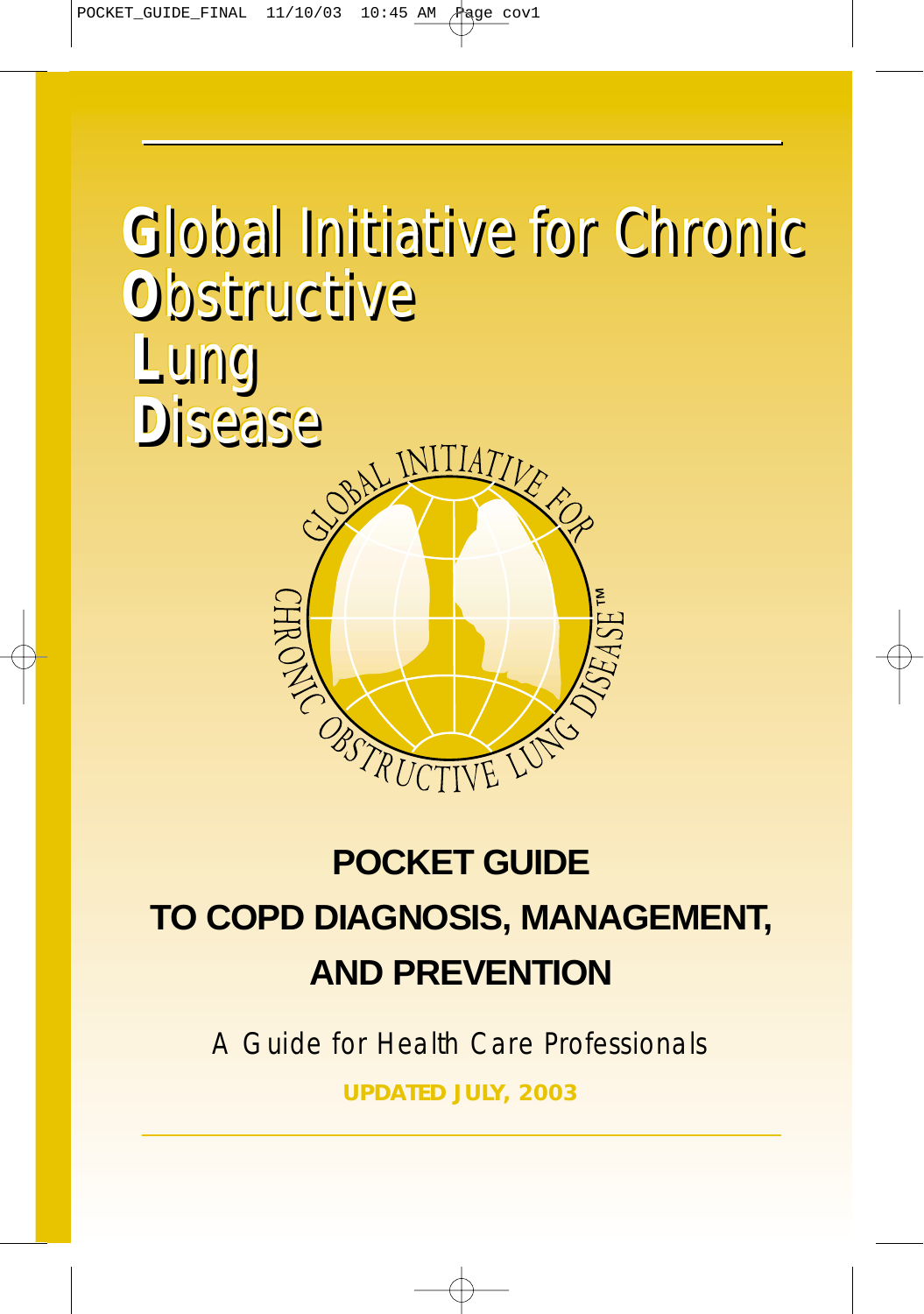### **Global Initiative for Chronic Obstructive Lung Disease**

### **Pocket Guide to COPD Diagnosis, Management, and Prevention**

(April 1998 Workshop Panel and Reviewers)

**National Heart, Lung, and Blood Institute:** Claude Lenfant, MD **World Health Organization:** Nikolai Khaltaev, MD

#### **PANEL MEMBERS**

Romain Pauwels, MD, PhD, Chair, Belgium Nicholas Anthonisen, MD, Canada William C. Bailey, MD, US Peter J. Barnes, MD, UK A. Sonia Buist, MD, US Peter Calverley, MD, UK Tim Clark, MD, UK Leonardo Fabbri, MD, Italy Yoshinosuke Fukuchi, MD, Japan James C. Hogg, MD, Canada Christine Jenkins, MD, Australia Dirkje S. Postma, MD, Netherlands Klaus F. Rabe, MD, Netherlands Scott D. Ramsey, MD, PhD, US Stephen I. Rennard, MD, US Roberto Rodriguez-Roisin, MD, Spain Nikos Siafakas, MD, Greece Sean D. Sullivan, PhD, US Wan-Cheng Tan, MD, Singapore

Lawrence Grouse, MD, PhD, US Suzanne S. Hurd, PhD, US Sarah DeWeerdt, US

#### **REVIEWERS**

- V. Artamonova, Russia N. Brimculov, Kyrgyzstan H. J. Fardy, Australia D. Freeman, UK C. M. Goncalves, Portugal M. Gotua, Georgia S. H. Henrichsen, Norway G. Johansson, Sweden L. Katelnitskaya, Russia J. Kiley, US D. Labby, US A. Langhammer, Norway M. Levy, UK D. Mooney, UK A. Ostrem, Norway D. Price, UK J. J. Reid, New Zealand D. Ryan, UK R. Sakalauskas, Lithuania K. Tona, Spain T. van der Molen, Netherlands O. van Schayck, Netherlands C. van Weel, Netherlands
- Z. Zarifovitch, Russia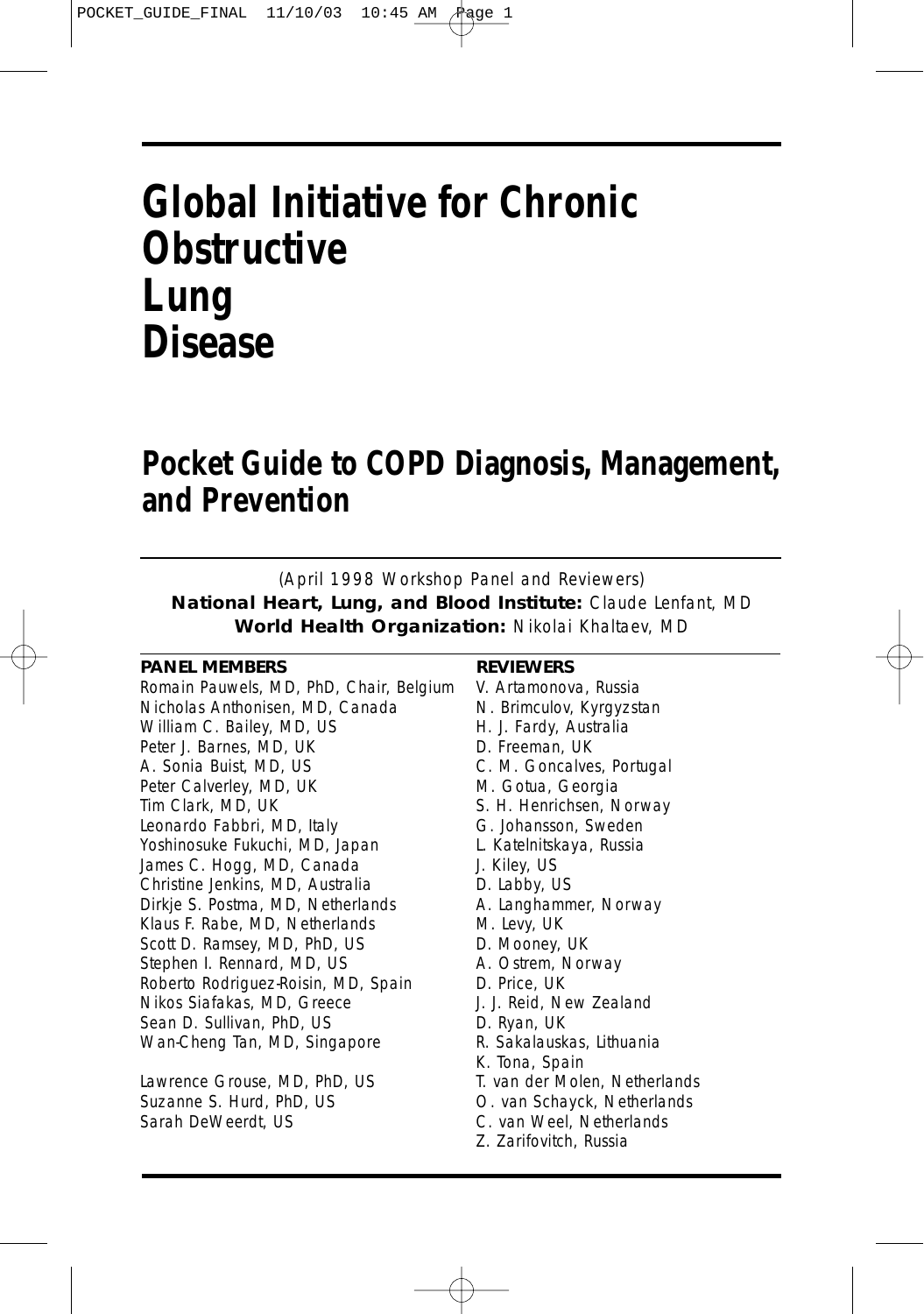|    | <b>TABLE OF CONTENTS</b>                                                                                                 |  |  |  |
|----|--------------------------------------------------------------------------------------------------------------------------|--|--|--|
| 3  | <b>PREFACE</b>                                                                                                           |  |  |  |
| 5  | <b>KEY POINTS</b>                                                                                                        |  |  |  |
| 6  | <b>WHAT IS CHRONIC OBSTRUCTIVE</b><br><b>PULMONARY DISEASE (COPD)?</b>                                                   |  |  |  |
| 7  | RISK FACTORS: WHAT CAUSES COPD?                                                                                          |  |  |  |
| 8  | <b>DIAGNOSING COPD</b>                                                                                                   |  |  |  |
|    | Figure 1: Key Indicators for Considering a                                                                               |  |  |  |
|    | <b>COPD Diagnosis</b>                                                                                                    |  |  |  |
|    | Figure 2: Examples of Spirometric Tracings and<br>Calculation of FEV <sub>1</sub> , FVC, and FEV <sub>1</sub> /FVC Ratio |  |  |  |
|    | Figure 3: Differential Diagnosis of COPD                                                                                 |  |  |  |
| 12 | <b>COMPONENTS OF CARE:</b>                                                                                               |  |  |  |
|    | A COPD MANAGEMENT PROGRAM                                                                                                |  |  |  |
| 13 | <b>Component 1: Assess and Monitor Disease</b>                                                                           |  |  |  |
| 15 | <b>Component 2: Reduce Risk Factors</b>                                                                                  |  |  |  |
| 17 | Figure 4: Strategy to Help a Patient Quit Smoking<br>Component 3: Manage Stable COPD                                     |  |  |  |
|    | <b>Patient Education</b>                                                                                                 |  |  |  |
|    | Pharmacologic Treatment                                                                                                  |  |  |  |
|    | <b>Bronchodilators</b>                                                                                                   |  |  |  |
|    | Figure 5: Commonly Used Formulations of Drugs for COPD                                                                   |  |  |  |
|    | Glucocorticosteroids                                                                                                     |  |  |  |
|    | Other Pharmacologic Treatments<br>Non-Pharmacologic Treatment                                                            |  |  |  |
|    | Rehabilitation                                                                                                           |  |  |  |
|    | Oxygen Therapy                                                                                                           |  |  |  |
|    | <b>Surgical Treatments</b>                                                                                               |  |  |  |
|    | Figure 6: Therapy at Each Stage of COPD                                                                                  |  |  |  |
| 22 | <b>Component 4: Manage Exacerbations</b><br>How to Assess the Severity of an Exacerbation                                |  |  |  |
|    | Home Management                                                                                                          |  |  |  |
|    | <b>Hospital Management</b>                                                                                               |  |  |  |
|    | Figure 7: Indications for Hospital Admission                                                                             |  |  |  |
|    | for Exacerbations                                                                                                        |  |  |  |
| 24 | <b>APPENDIX I: SPIROMETRY FOR DIAGNOSIS OF COPD</b>                                                                      |  |  |  |
|    |                                                                                                                          |  |  |  |
|    |                                                                                                                          |  |  |  |
|    |                                                                                                                          |  |  |  |
|    |                                                                                                                          |  |  |  |

 $\oplus$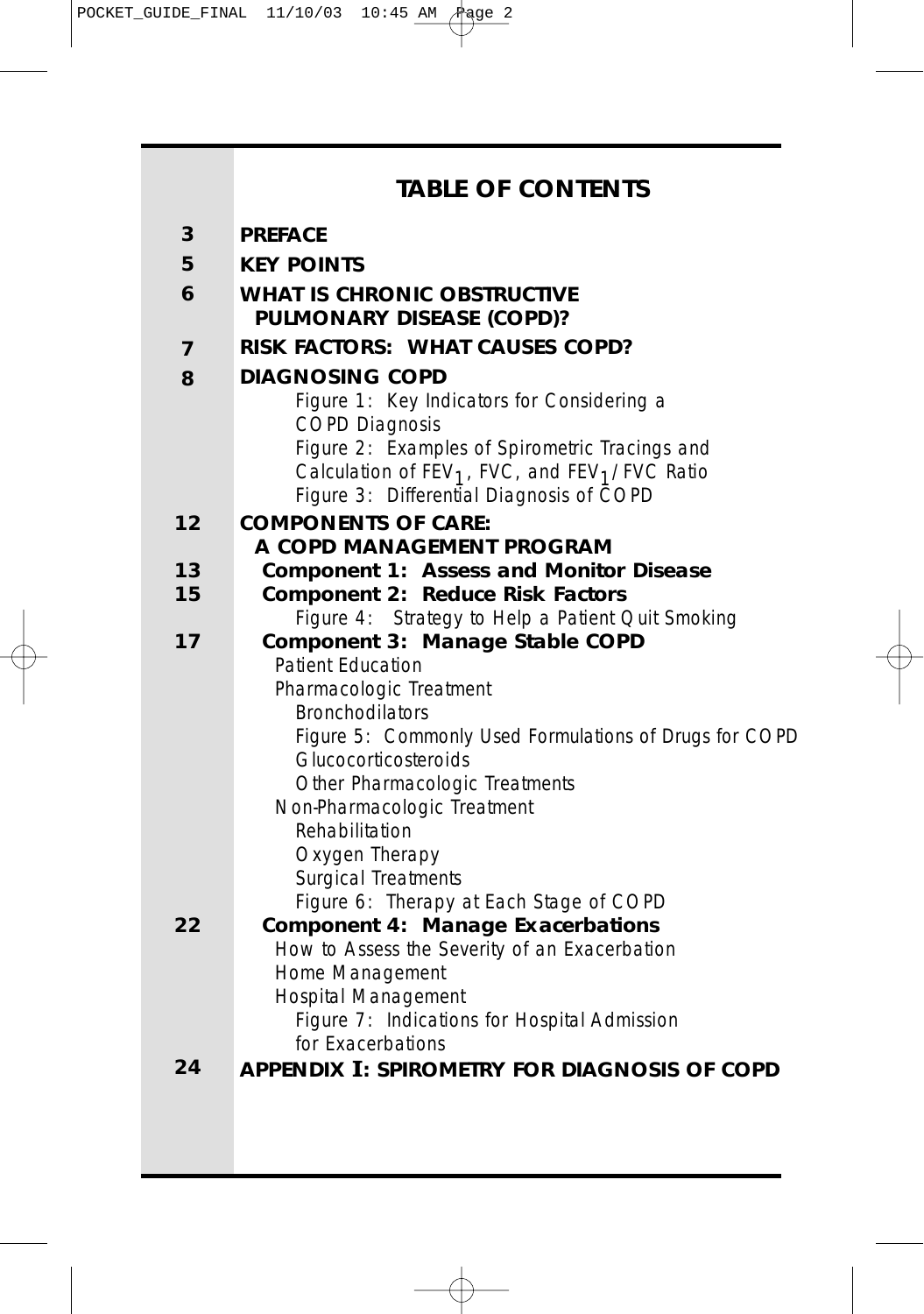## **PREFACE**

Chronic Obstructive Pulmonary Disease (COPD) is a major cause of chronic morbidity and mortality throughout the world. The **Global Initiative for Chronic Obstructive Lung Disease** was created to increase awareness of COPD among health professionals, public health authorities, and the general public, and to improve prevention and management through a concerted worldwide effort. The Initiative prepares scientific reports on COPD, encourages dissemination and adoption of the reports, and promotes international collaboration on COPD research.

While COPD has been recognized for many years, public health officials are concerned about recent and continuing increases in its prevalence and mortality, which are due in large part to the increasing use of tobacco products worldwide and the changing age structure of populations in developing countries. The **Global Initiative for Chronic Obstructive Lung Disease** offers a framework for management of COPD that can be adapted to local health care systems and resources. Educational tools, such as laminated cards or computer-based learning programs, can be prepared that are tailored to these systems and resources.

#### The **Global Initiative for Chronic Obstructive Lung Disease** program includes the following publications:

- *Global Strategy for the Diagnosis, Management, and Prevention of COPD*. Scientific information and recommendations for COPD programs. (Updated July 2003)
- Executive Summary, Workshop Report: *Global Strategy for the Diagnosis, Management, and Prevention of COPD*. (Updated July 2003)
- *Pocket Guide to COPD Management and Prevention.* Summary of patient care information for primary health care professionals. (Updated July 2003)
- *What You and Your Family Can Do About COPD*. Information booklet for patients and their families.

**3**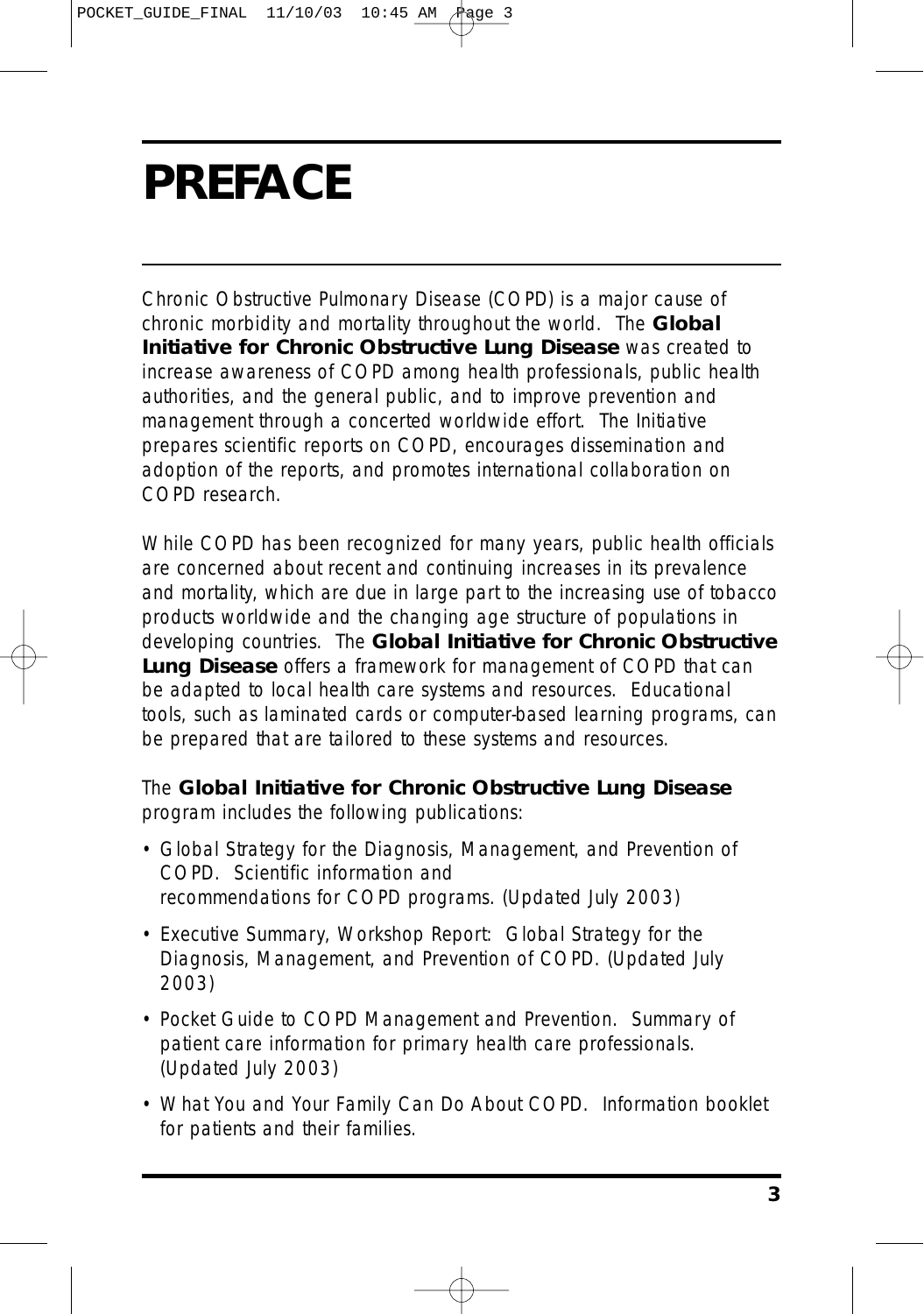These publications are available on the Internet at http://www.goldcopd.com. This site provides links to other websites with information about COPD.

This Pocket Guide has been developed from the *Global Strategy for the Diagnosis, Management, and Prevention of COPD*. (Updated 2003) Technical discussions of COPD and COPD management, evidence levels, and specific citations from the scientific literature are included in the Workshop Report.

**Acknowledgements:** Grateful acknowledgement is given for the educational grants from Altana Pharma, Andi-Ventis, AstraZeneca, Aventis, Bayer, Boehringer Ingelheim, Chiesi, GlaxoSmithKline, Merck, Sharp & Dohme, Mitsubishi-Tokyo, Nikken Chemicals, Novartis, Pfizer, Schering-Plough, and Zambon. The generous contributions of these companies assured that the workshop participants could meet together and publications could be printed for wide distribution. The workshop participants, however, are solely responsible for the statements and conclusions in the publications.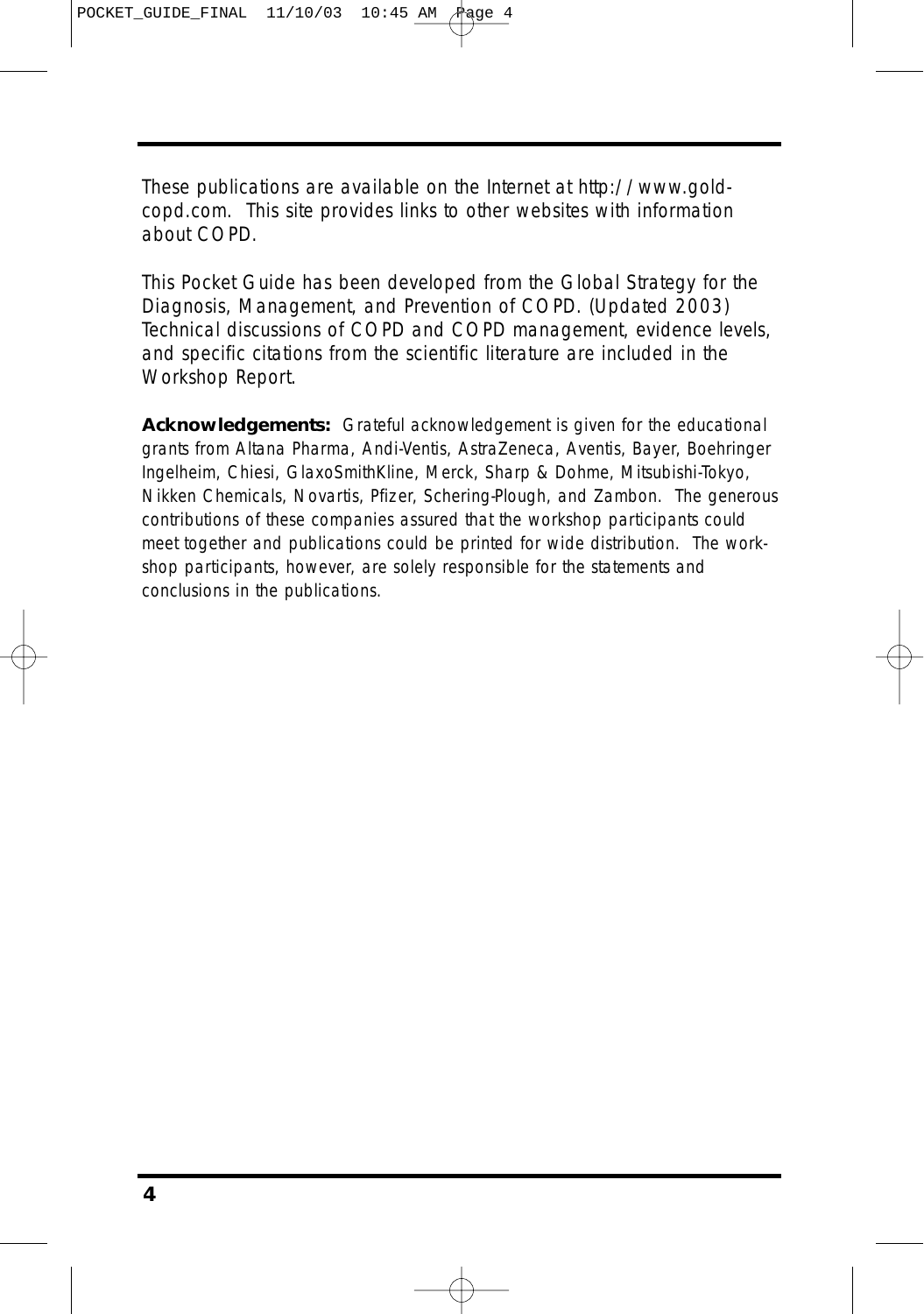## **KEY POINTS**

- **Chronic Obstructive Pulmonary Disease (COPD**) is a disease state characterized by airflow limitation that is not fully reversible. The airflow limitation is usually both progressive and associated with an abnormal inflammatory response of the lungs to noxious particles or gases.
- The most important **risk factor** for COPD is **cigarette smoking**. Pipe, cigar, and other types of tobacco smoking popular in many countries are also risk factors for COPD. **At every possible opportunity individuals who smoke should be encouraged to quit**.
- A **diagnosis** of COPD should be considered in any individual with symptoms and a history of exposure to risk factors. The diagnosis should be confirmed by spirometry.
- A **COPD management program** includes four components: assess and monitor disease, reduce risk factors, manage stable COPD, and manage exacerbations.
- **Pharmacologic treatment** can improve and prevent symptoms, reduce the frequency and severity of exacerbations, improve health status, and improve exercise tolerance.
- **Patient education** can help improve skills, ability to cope with illness, and health status. It is an effective way to accomplish smoking cessation, initiate discussions and understanding of advance directives and end-of-life issues, and improve responses to acute exacerbations.
- COPD is often associated with **exacerbations** of symptoms.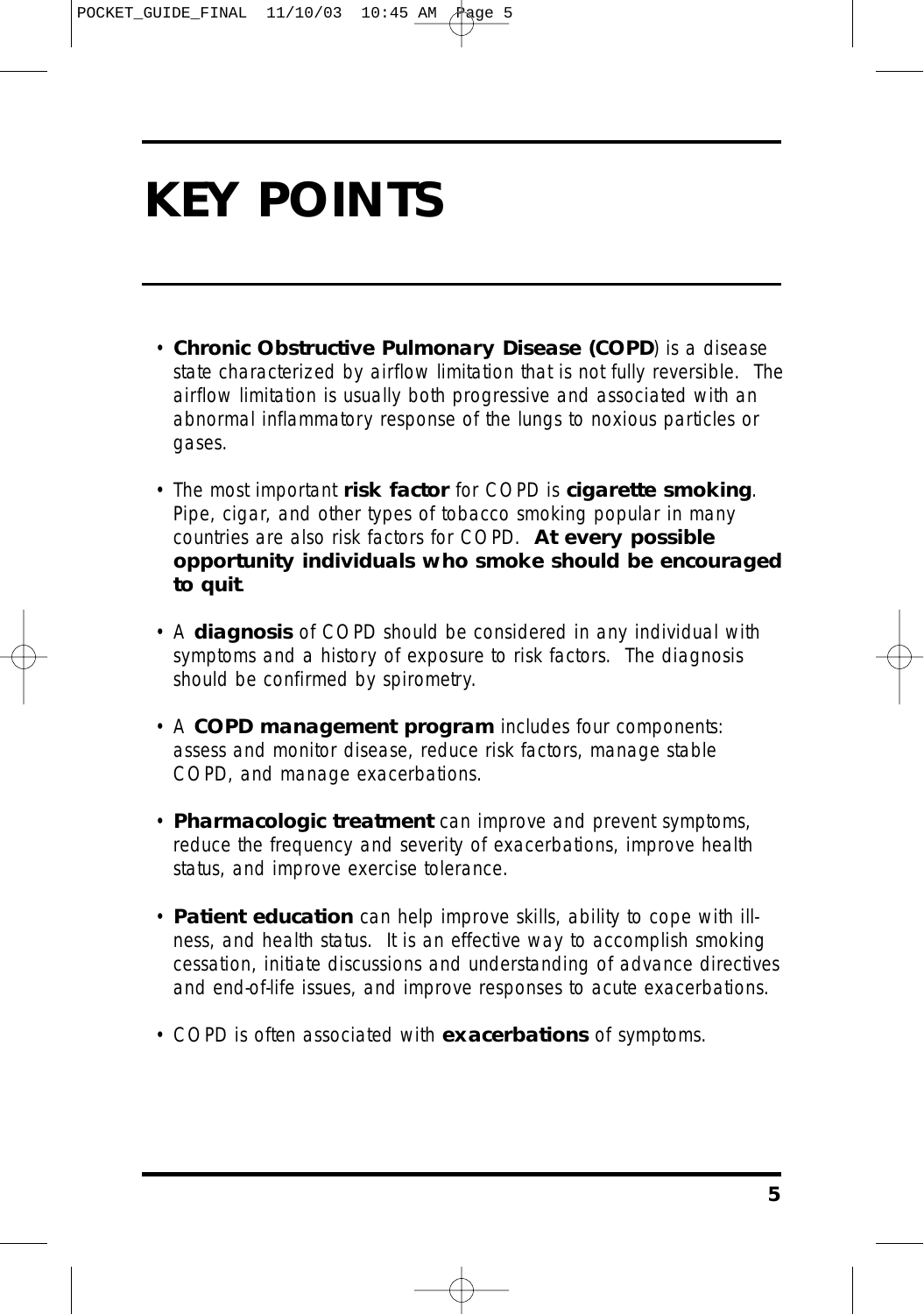### **WHAT IS CHRONIC OBSTRUCTIVE PULMONARY DISEASE (COPD)?**

**Chronic Obstructive Pulmonary Disease (COPD)** is a disease state characterized by airflow limitation that is not fully reversible. The airflow limitation is usually both progressive and associated with an abnormal inflammatory response of the lungs to noxious particles or gases.

This definition does not use the terms chronic bronchitis and emphysema\* and excludes asthma (reversible airflow limitation).

#### **Symptoms of COPD include:**

- Cough
- Sputum production
- Dyspnea on exertion.

Episodes of acute worsening of these symptoms often occur.

**Chronic cough and sputum production often precede the development of airflow limitation by many years, although not all individuals with cough and sputum production go on to develop COPD.** 

*<sup>\*</sup>Chronic bronchitis*, defined as the presence of cough and sputum production for at least 3 months in each of 2 consecutive years, is not necessarily associated with airflow limitation. *Emphysema*, defined as destruction of the alveoli, is a pathological term that is sometimes (incorrectly) used clinically.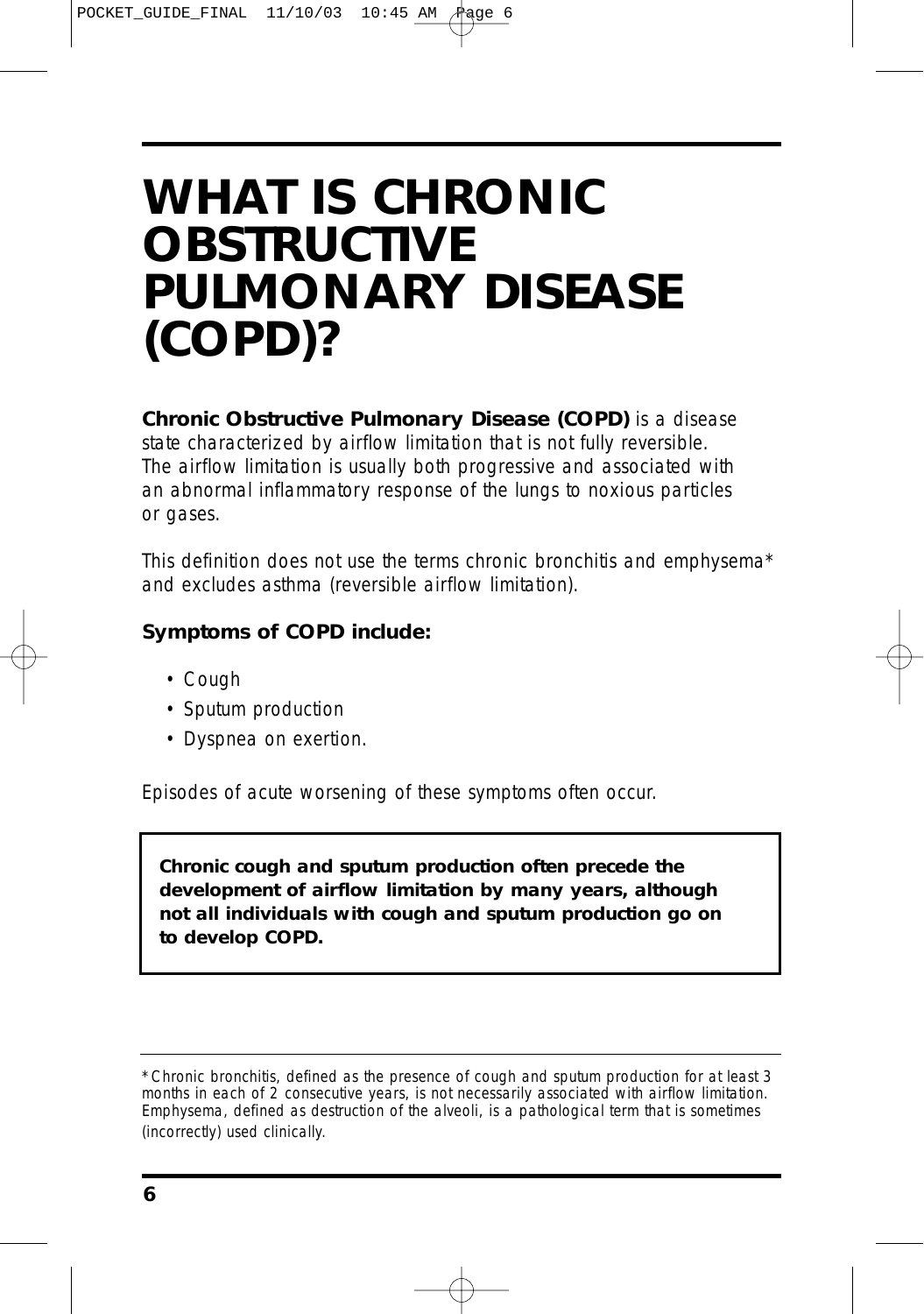### **RISK FACTORS: WHAT CAUSES COPD?**

**Tobacco Smoke: The most important risk factor for COPD is cigarette smoking. Pipe, cigar, and other types of tobacco smoking popular in many countries are also risk factors for COPD.**

#### **Other documented causes of COPD include:**

- Occupational dusts and chemicals (vapors, irritants, and fumes) when the exposures are sufficiently intense or prolonged.
- Indoor air pollution from biomass fuel used for cooking and heating in poorly vented dwellings.
- Outdoor air pollution, adds to the lungs' total burden of inhaled particles, although its specific role in causing COPD is not well understood.

#### **Passive exposure to cigarette smoke also contributes to respiratory symptoms and COPD.**

Respiratory infections in early childhood are associated with reduced lung function and increased respiratory symptoms in adulthood.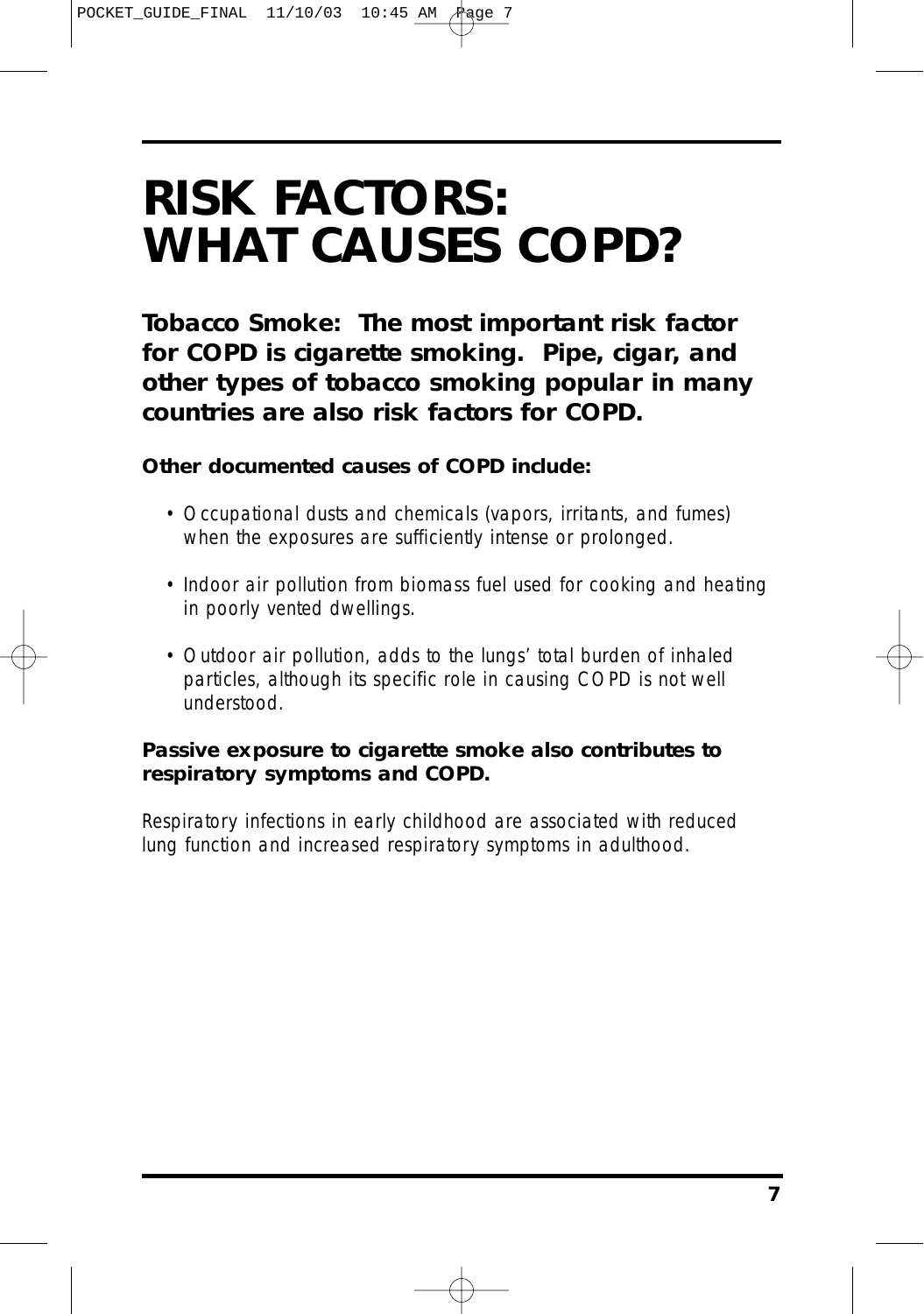### **DIAGNOSING COPD**

A diagnosis of COPD should be considered in any individual who presents characteristic symptoms and a history of exposure to risk factors for the disease, especially cigarette smoking (**Figure 1**).

| Figure 1: Key Indicators for Considering a COPD Diagnosis |                                           |  |
|-----------------------------------------------------------|-------------------------------------------|--|
| Chronic cough:                                            | Present intermittently or every day.      |  |
|                                                           | Often present throughout the day; seldom  |  |
|                                                           | only nocturnal.                           |  |
| Chronic sputum production:                                |                                           |  |
|                                                           | Any pattern of chronic sputum production  |  |
|                                                           | may indicate COPD.                        |  |
| Acute bronchitis:                                         | Repeated episodes.                        |  |
| Dyspnea that is:                                          | Progressive (worsens over time).          |  |
|                                                           | Persistent (present every day).           |  |
|                                                           | Worse on exercise.                        |  |
|                                                           | Worse during respiratory infections.      |  |
| History of exposure to risk factors:                      |                                           |  |
|                                                           | Tobacco smoke (including popular local    |  |
|                                                           | preparations).                            |  |
|                                                           | Occupational dusts and chemicals.         |  |
|                                                           | Smoke from home cooking and heating fuel. |  |

**The diagnosis should be confirmed by spirometry\* (Figure 2, page 9 and Appendix I, page 24).** 

<sup>\*</sup>Where spirometry is unavailable, the diagnosis of COPD should be made using all available tools. Clinical symptoms and signs (abnormal shortness of breath and increased forced expiratory time) can be used to help with the diagnosis. A low peak flow is consistent with COPD but has poor specificity since it can be caused by other lung diseases and by poor performance. In the interest of improving the accuracy of a diagnosis of COPD, every effort should be made to provide access to standardized spirometry.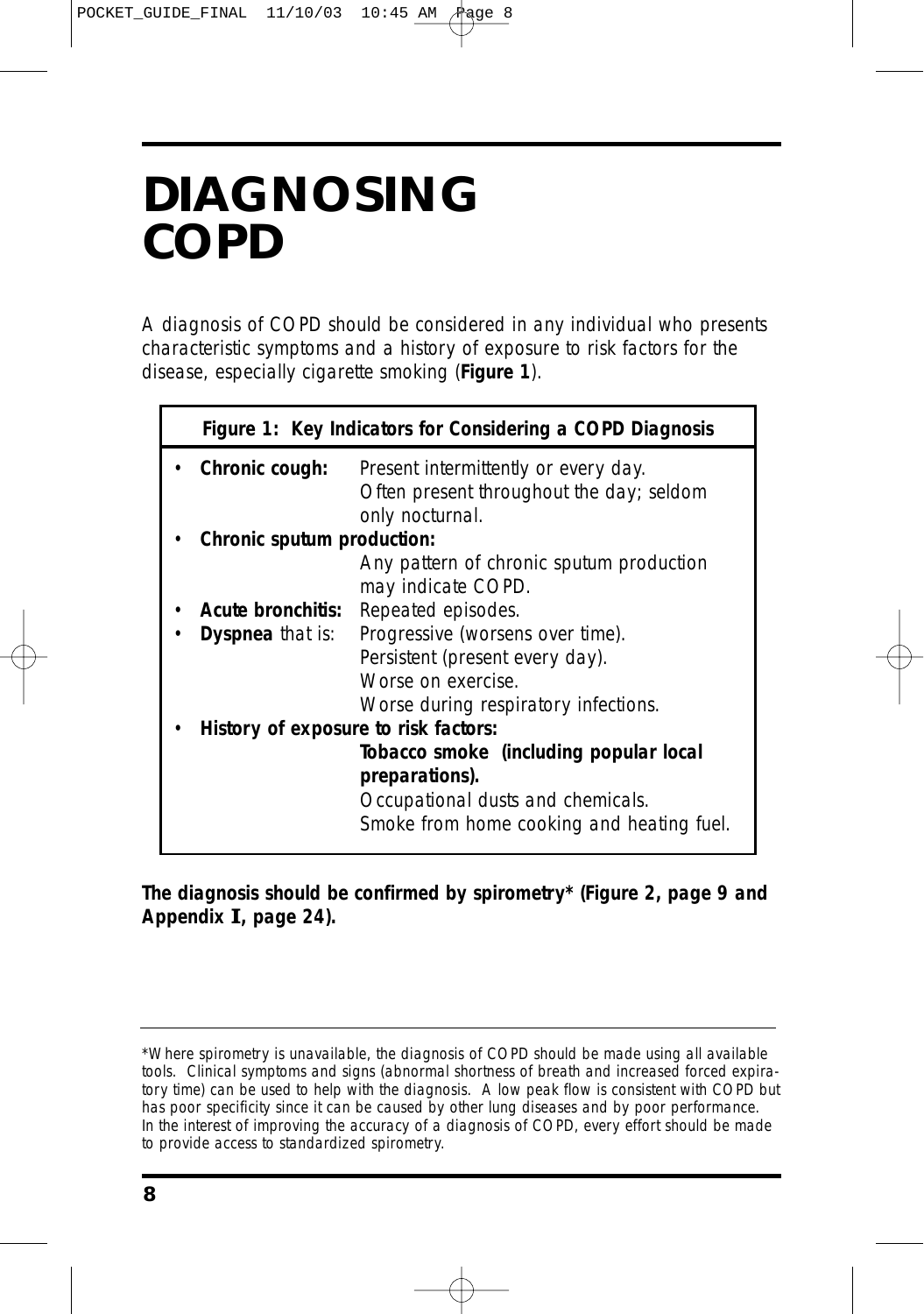When performing spirometry, measure:

- **F**orced **V**ital **C**apacity (**FVC**) and
- **Forced Expiratory Volume in one second (FEV<sub>1</sub>).**

Calculate the  $FEV<sub>1</sub>/FVC$  ratio.

Spirometric results are expressed as **% Predicted** using appropriate normal values for the person's sex, age, and height.



Patients with COPD typically show a decrease in both FEV<sub>1</sub> **and FEV1/FVC. The degree of spirometric abnormality generally reflects the severity of COPD. However, both symptoms and spirometry should be considered when developing an individualized management strategy for each patient.**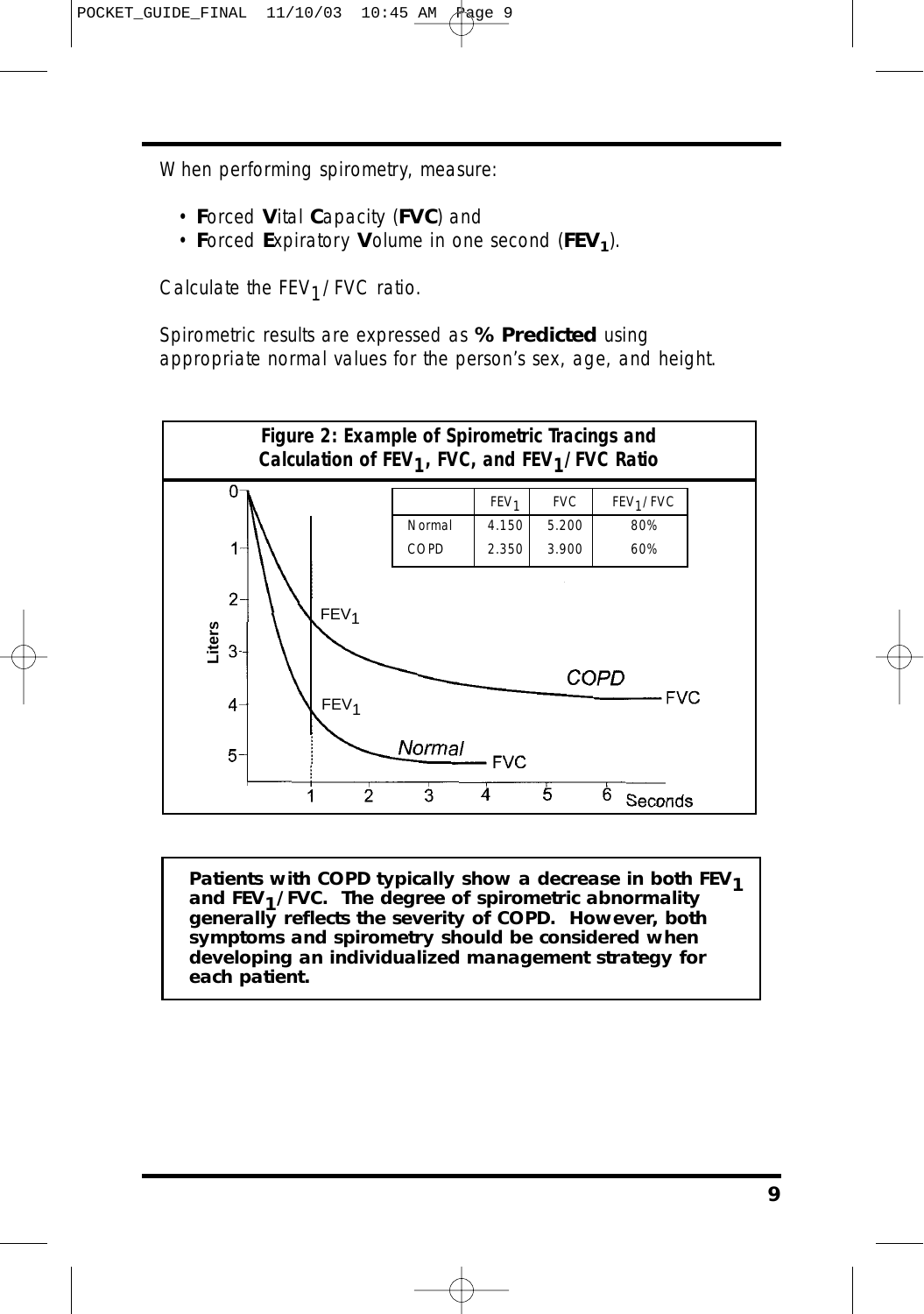#### **Classification of COPD by Severity**

**Stage 0: At Risk -** Chronic cough and sputum production; lung function is still normal.

**Stage I: Mild COPD -** Mild airflow limitation (FEV<sub>1</sub>/FVC  $\lt$  70% but  $FEV_1 \geq 80$  % predicted) and usually, but not always, chronic cough and sputum production.

• At this stage, the individual may not be aware that his or her lung function is abnormal.

**Stage II: Moderate COPD -** Worsening airflow limitation  $(50\% \leq FEV_1 < 80\%$  predicted), and usually the progression of symptoms, with shortness of breath typically developing on exertion.

**Stage III: Severe COPD -** Further worsening of airflow limitation  $(30\% \leq FEV_1 < 50\%$  predicted), increased shortness of breath, and repeated exacerbations which have an impact on patients' quality of life.

• Exacerbations of symptoms, which have an impact on a patient's quality of life and prognosis, are especially seen in patients with  $FEV<sub>1</sub> < 50%$  predicted.

**Stage IV: Very Severe COPD -** Severe airflow limitation (FEV<sub>1</sub>  $<$  30% predicted) or FEV<sub>1</sub>  $<$  50% predicted plus chronic respiratory failure. Patients may have very severe (Stage IV) COPD even if the  $FEV<sub>1</sub>$  is  $> 30\%$ predicted, whenever these complications are present.

• At this stage, quality of life is very appreciably impaired and exacerbations may be life-threatening.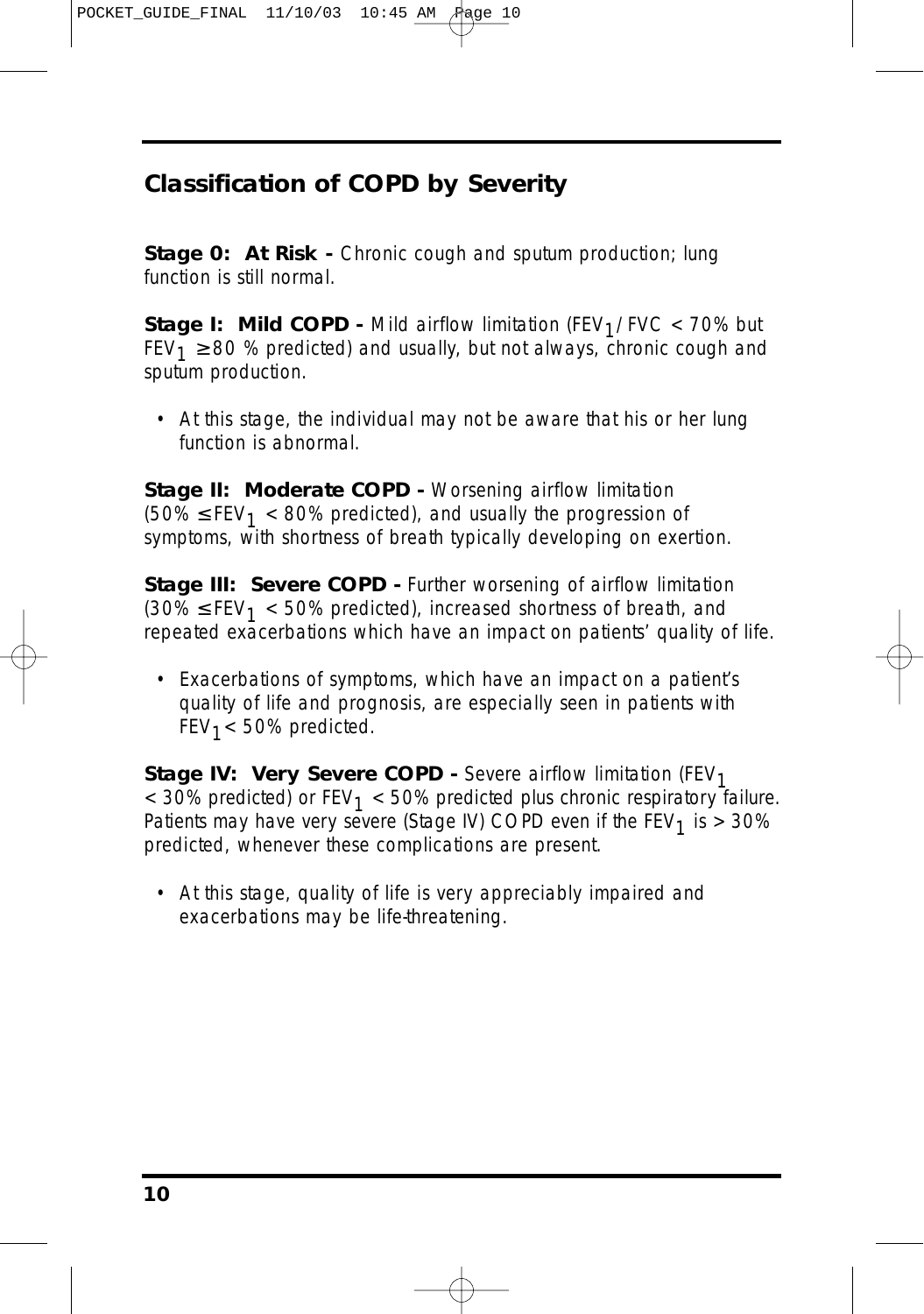**Differential Diagnosis:** A major differential diagnosis is asthma. In some patients with chronic asthma, a clear distinction from COPD is not possible using current imaging and physiological testing techniques. In these patients, current management is similar to that of asthma. Other potential diagnoses are usually easier to distinguish from COPD (**Figure 3**).

| Figure 3: Differential Diagnosis of COPD |                                                                                                                                                                                                                                       |  |
|------------------------------------------|---------------------------------------------------------------------------------------------------------------------------------------------------------------------------------------------------------------------------------------|--|
| <u>Diagnosis</u>                         | <b>Suggestive Features*</b>                                                                                                                                                                                                           |  |
| COPD                                     | Onset in mid-life.<br>Symptoms slowly progressive.<br>Long smoking history.<br>Dyspnea during exercise.<br>Largely irreversible airflow limitation.                                                                                   |  |
| Asthma                                   | Onset early in life (often childhood).<br>Symptoms vary from day to day.<br>Symptoms at night/early morning.<br>Allergy, rhinitis, and/or eczema also present.<br>Family history of asthma.<br>Largely reversible airflow limitation. |  |
| <b>Congestive Heart Failure</b>          | Fine basilar crackles on auscultation.<br>Chest X-ray shows dilated heart, pulmonary edema.<br>Pulmonary function tests indicate volume restriction, not airflow<br>limitation.                                                       |  |
| <b>Bronchiectasis</b>                    | Large volumes of purulent sputum.<br>Commonly associated with bacterial infection.<br>Coarse crackles/clubbing on auscultation.<br>Chest X-ray/CT shows bronchial dilation, bronchial wall<br>thickening.                             |  |
| Tuberculosis                             | Onset all ages.<br>Chest X-ray shows lung infiltrate or nodular lesions.<br>Microbiological confirmation.<br>High local prevalence of tuberculosis.                                                                                   |  |

\*These features tend to be characteristic of the respective diseases, but do not occur in every case. For example, a person who has never smoked may develop COPD (especially in the developing world, where other risk factors may be more important than cigarette smoking); asthma may develop in adult and even elderly patients.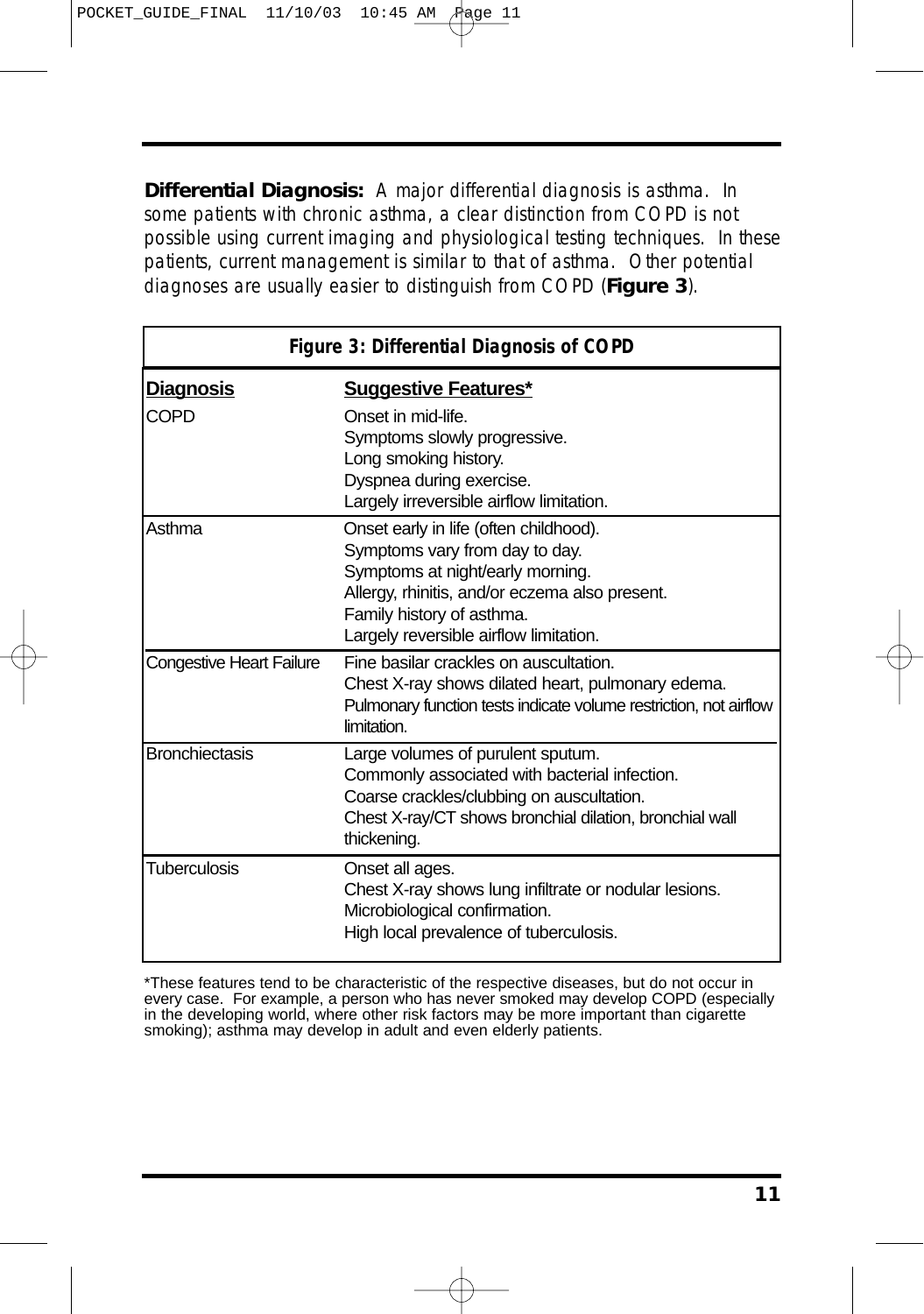### **COMPONENTS OF CARE: A COPD MANAGEMENT PROGRAM**

The goals of COPD management include:

- Prevent disease progression
- Relieve symptoms
- Improve exercise tolerance
- Improve health status
- Prevent and treat complications
- Prevent and treat exacerbations
- Reduce mortality

t าร

t าร

**S**

• Prevent or minimize side effects from treatment.

Cessation of cigarette smoking should be included as a goal throughout the management program.

#### **THESE GOALS CAN BE ACHIEVED THROUGH IMPLEMENTATION OF A COPD MANAGEMENT PROGRAM WITH FOUR COMPONENTS:**

- **1. Assess and Monitor Disease**
- **2. Reduce Risk Factors**
- **3. Manage Stable COPD**
- **4. Manage Exacerbations**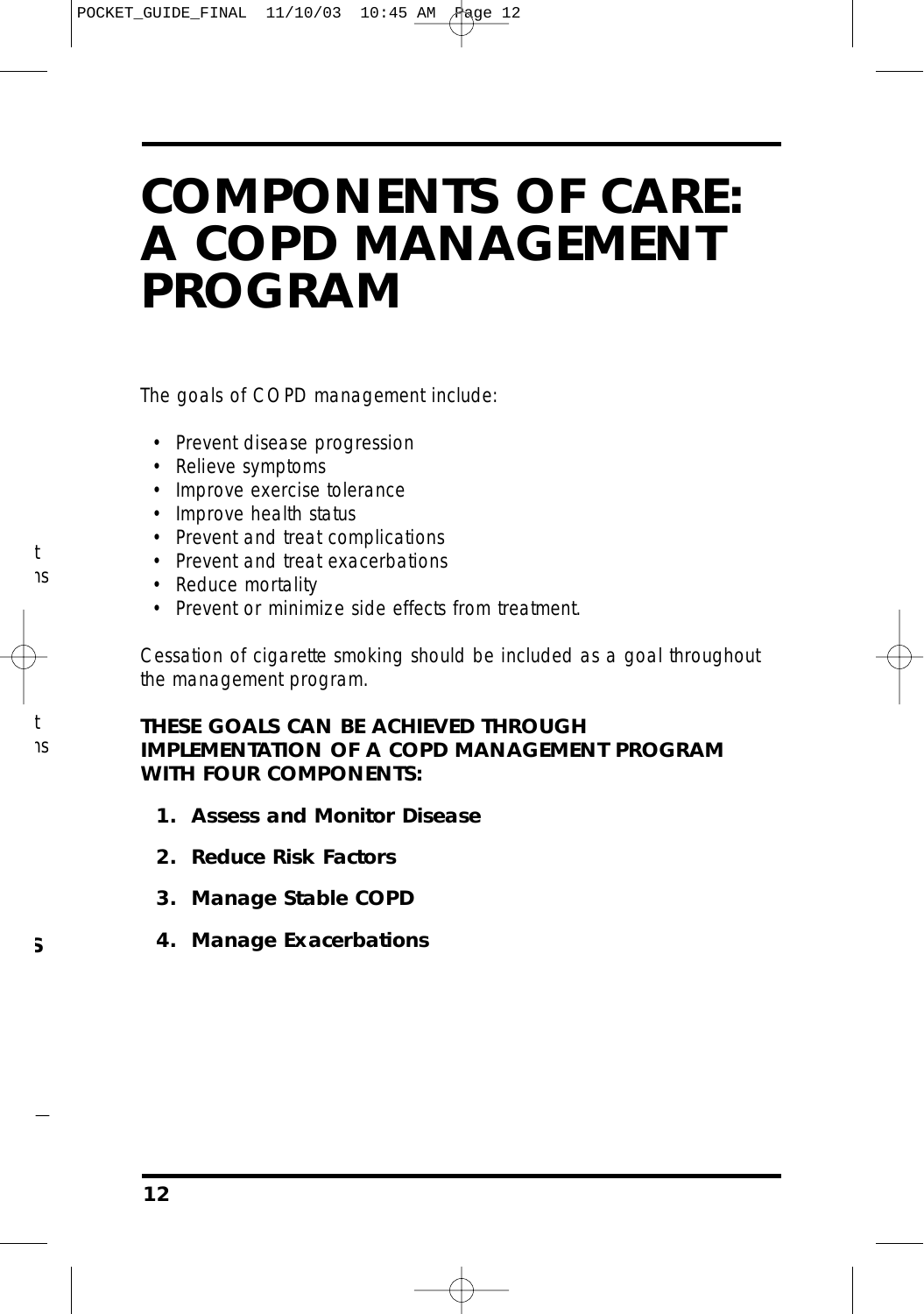POCKET\_GUIDE\_FINAL 11/10/03 10:45 AM

#### **Component 1: Assess And Monitor Disease**

**A detailed medical history** of a new patient known or thought to have COPD should assess:

- **•** Exposure to risk factors, including intensity and duration.
- **•** Past medical history, including asthma, allergy, sinusitis or nasal polyps, respiratory infections, and other respiratory diseases.
- **•** Family history of COPD or other chronic respiratory disease.
- **•** Pattern of symptom development.
- **•** History of exacerbations or previous hospitalizations for respiratory disorder.
- **•** Presence of comorbidities, such as heart disease and rheumatic disease, that may also contribute to restriction of activity.
- **•** Appropriateness of current medical treatments.
- **•** Impact of disease on patient's life, including limitation of activity; missed work and economic impact; effect on family routines; and feelings of depression or anxiety.
- **•** Social and family support available to the patient.
- **•** Possibilities for reducing risk factors, especially smoking cessation.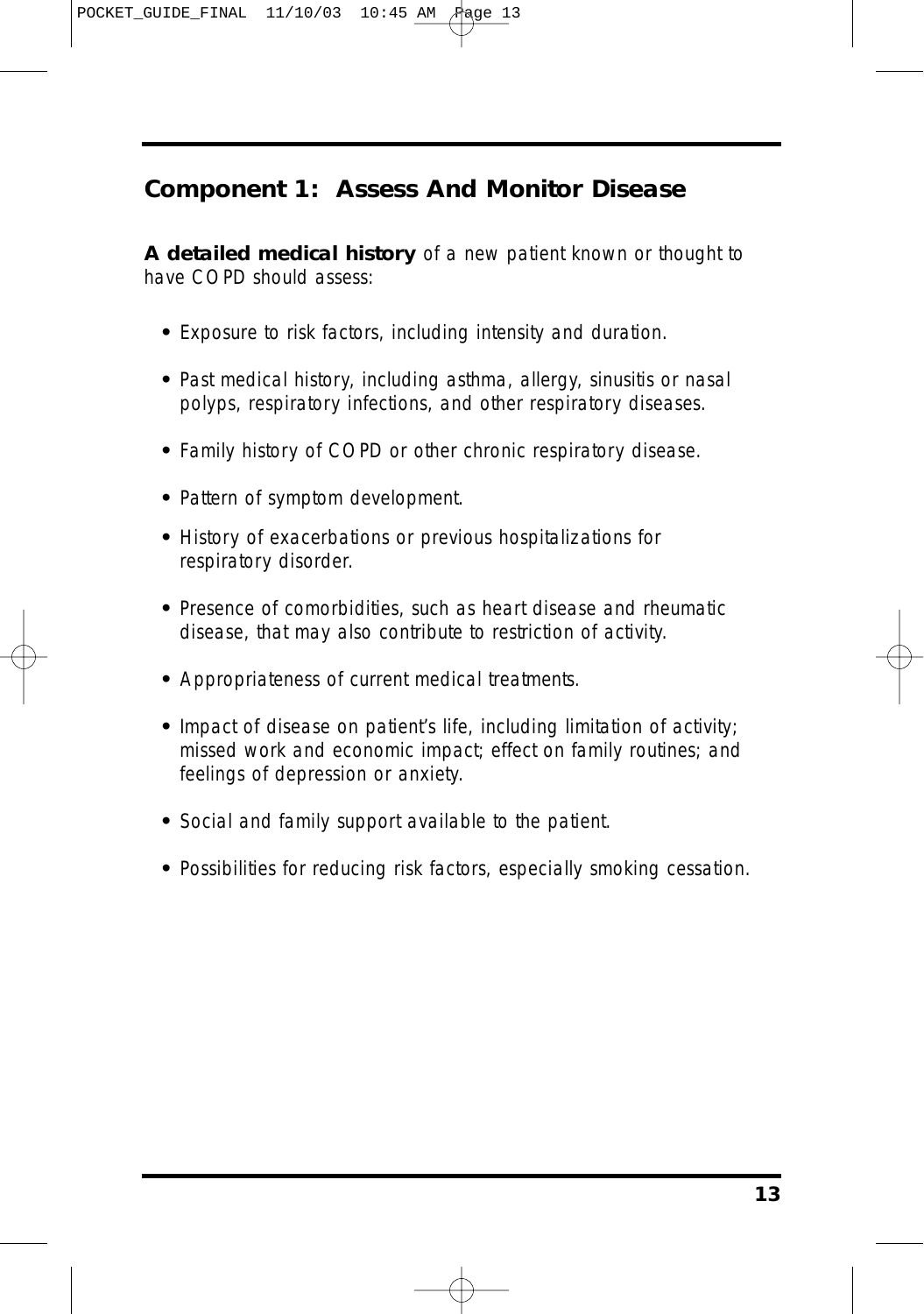POCKET\_GUIDE\_FINAL 11/10/03 10:45 AM Page 14

In addition to **spirometry**, the following **other tests** should be undertaken for the assessment of a patient with Moderate (Stage II), Severe (Stage III), and Very Severe (Stage IV) COPD.

- **Bronchodilator reversibility testing:** To rule out a diagnosis of asthma and guide initial treatment decisions.
- **Chest X-ray:** Seldom diagnostic in COPD but valuable to exclude alternative diagnoses, e.g., pulmonary tuberculosis.
- **Arterial blood gas measurement:** Perform in patients with  $FEV<sub>1</sub> < 40%$  predicted or with clinical signs suggestive of respiratory failure or right heart failure. The major clinical sign of respiratory failure is cyanosis. Clinical signs of right heart failure include ankle edema and an increase in the jugular venous pressure. Respiratory failure is indicated by PaO<sub>2</sub> < 8.0 kPa (60 mm Hg), with or without PaCO<sub>2</sub> > 6.7 kPa (50 mm Hg) while breathing air at sea level.
- **Alpha-1 antitrypsin deficiency screening:** Perform when COPD develops in patients under 45 years, or in patients with a strong family history of COPD.

**COPD is usually a progressive disease. Lung function can be expected to worsen over time, even with the best available care. Symptoms and lung function should be monitored to follow the development of complications, to guide treatment, and to facilitate discussion of management options with patients.**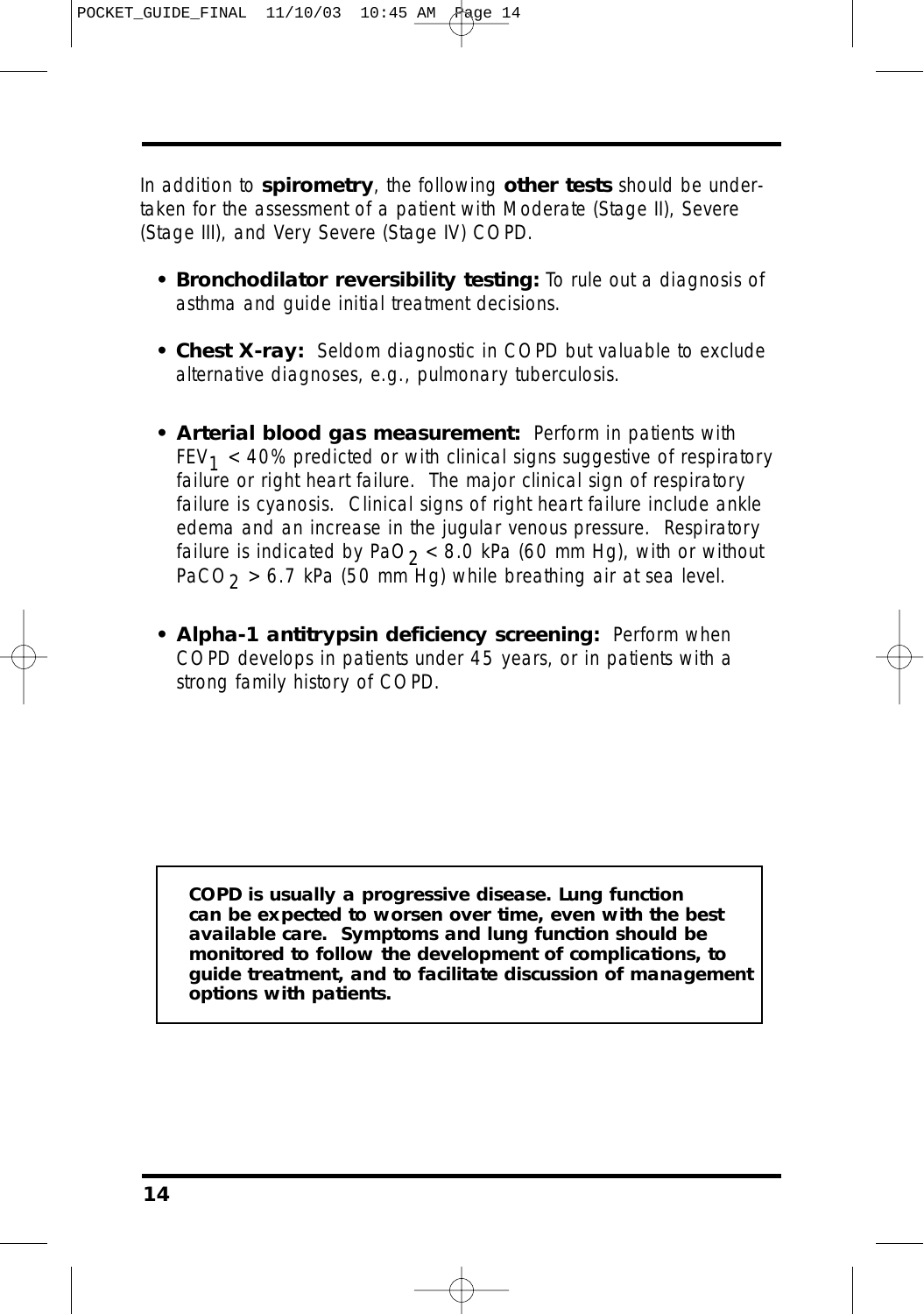POCKET\_GUIDE\_FINAL 11/10/03 10:45 AM

#### **Component 2: Reduce Risk Factors**

#### *Smoking cessation is the single most effective – and costeffective – intervention to reduce the risk of developing COPD and slow its progression.*

- Even a brief, 3-minute period of counseling to urge a smoker to quit can be effective, and at a minimum this should be done for every smoker at every visit. More intensive strategies increase the likelihood of sustained quitting (**Figure 4**).
- Pharmacotherapy (nicotine replacement and/or buproprion) is recommended when counseling is not sufficient to help patients stop smoking. Special consideration should be given before using pharmacotherapy in people smoking fewer than 10 cigarettes per day, pregnant women, adolescents, and those with medical contraindications (unstable coronary artery disease, untreated peptic ulcer, and recent myocardial infarction or stroke for nicotine replacement; and history of seizures for buproprion).

#### **Figure 4: Strategy to Help a Patient Quit Smoking**

- 1. **ASK:** Systematically identify all tobacco users at every visit. *Implement an office-wide system that ensures that, for EVERY patient at EVERY clinic visit, tobacco-use status is queried and documented.*
- 2. **ADVISE:** Strongly urge all tobacco users to quit. *In a clear, strong, and personalized manner, urge every tobacco user to quit.*
- 3. **ASSESS:** Determine willingness to make a quit attempt. *Ask every tobacco user if he or she is willing to make a quit attempt at this time (e.g., within the next 30 days).*
- 4. **ASSIST:** Aid the patient in quitting. *Help the patient with a quit plan; provide practical counseling; provide intra-treatment social support; help the patient obtain extra-treatment social support; recommend use of approved pharmacotherapy if appropriate; provide supplementary materials.*
- 5. **ARRANGE:** Schedule follow-up contact. *Schedule follow-up contact, either in person or via telephone.*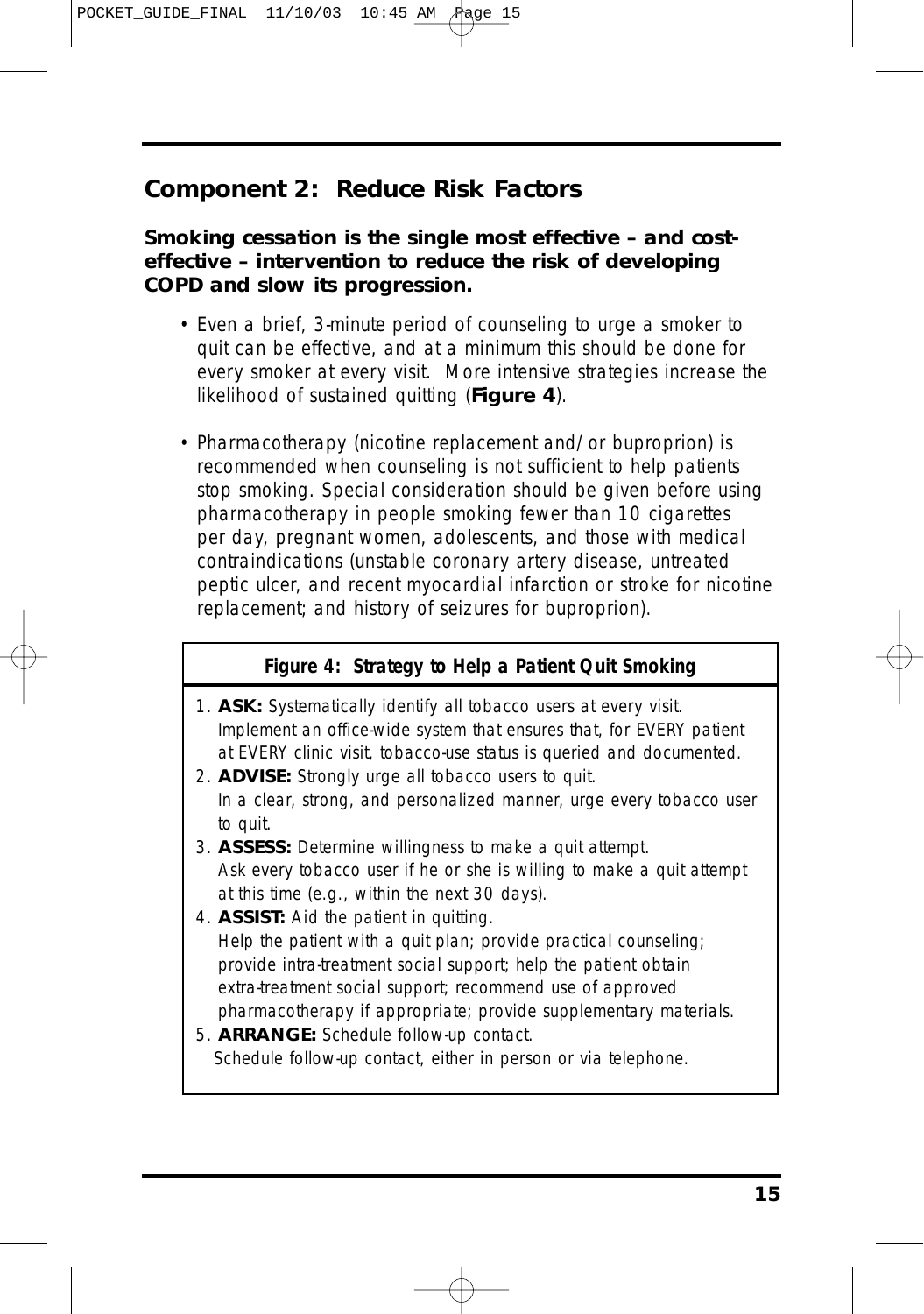**Smoking Prevention:** Encourage comprehensive tobacco-control policies and programs with clear, consistent, and repeated nonsmoking messages. Work with government officials to pass legislation to establish smoke-free schools, public facilities, and work environments and encourage patients to keep smoke-free homes.

*Occupational Exposures:* Emphasize primary prevention, which is best achieved by elimination or reduction of exposures to various substances in the workplace. Secondary prevention, achieved through surveillance and early detection, is also important.

*Indoor and Outdoor Air Pollution:* Implement measures to reduce or avoid indoor air pollution from biomass fuel, burned for cooking and heating in poorly ventilated dwellings. Advise patients to monitor public announcements of air quality and, depending on the severity of their disease, avoid vigorous exercise outdoors or stay indoors altogether during pollution episodes.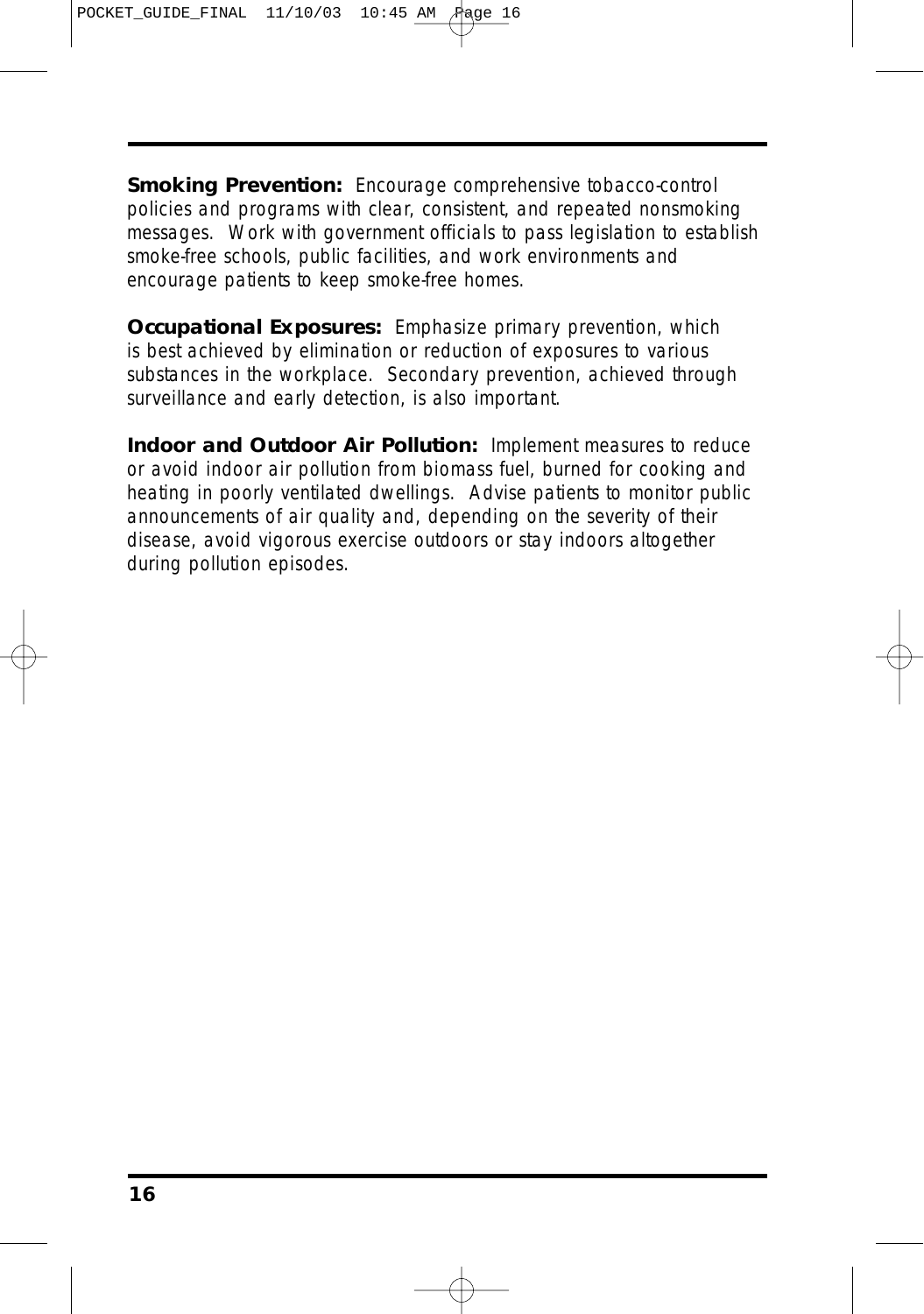POCKET\_GUIDE\_FINAL 11/10/03 10:45 AM Page 17

#### **Component 3: Manage Stable COPD**

#### **Management of stable COPD should be guided by the following general principles:**

- Determine disease severity on an individual basis by taking into account the patient's symptoms, airflow limitation, frequency and severity of exacerbations, complications, respiratory failure, comorbidities, and general health status.
- Implement a stepwise treatment plan that reflects this assessment of disease severity.
- Choose treatments according to national and cultural preferences, the patient's skills and preferences, and the local availability of medications.

**Patient education** can help improve skills, ability to cope with illness, and health status. It is an effective way to accomplish smoking cessation, initiate discussions and understanding of advance directives and end-oflife issues, and improve responses to acute exacerbations.

**Pharmacologic treatment** (**Figure 5**) can improve and prevent symptoms, reduce the frequency and severity of exacerbations, improve health status, and improve exercise tolerance.

**Bronchodilators:** These medications are central to symptom management in COPD.

- Give "as-needed" to relieve intermittent or worsening symptoms, and on a regular basis to prevent or reduce persistent symptoms.
- The choice between  $\beta_2$  agonists, anticholinergics, methylxanthines, and combination therapy depends on the availability of medications and each patient's individual response in terms of both symptom relief and side effects.
- Regular treatment with long-acting bronchodilators is more effective and convenient than treatment with short-acting bronchodilators, but more expensive.
- Combining drugs with different mechanisms and durations of action may increase the degree of bronchodilation for equivalent or lesser side effects.
- Theophylline is effective in COPD, but due to its potential toxicity inhaled bronchodilators are preferred when available.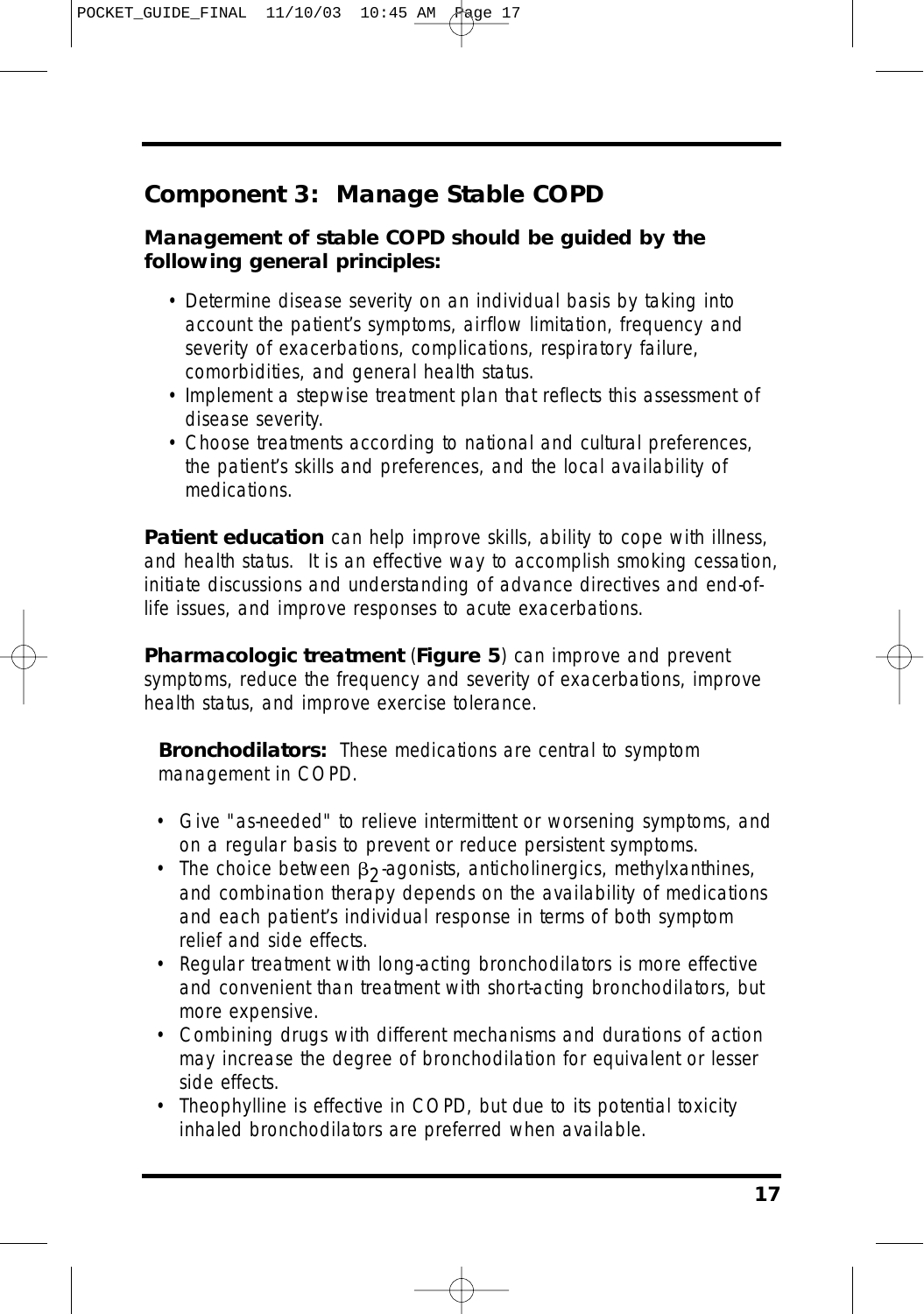|                                   | Figure 5: Commonly Used Formulations of Drugs for COPD                                      |                                                    |                            |                                       |                                         |
|-----------------------------------|---------------------------------------------------------------------------------------------|----------------------------------------------------|----------------------------|---------------------------------------|-----------------------------------------|
| Drug                              | <b>Inhaler</b><br>$(\mu g)$                                                                 | <b>Solution for</b><br><b>Nebulizer</b><br>(mg/ml) | Oral                       | <b>Vials for</b><br>Injection<br>(mq) | <b>Duration of</b><br>Action<br>(hours) |
| $\beta_2$ -agonists               |                                                                                             |                                                    |                            |                                       |                                         |
| <b>Short-acting</b>               |                                                                                             |                                                    |                            |                                       |                                         |
| Fenoterol                         | 100-200 (MDI)                                                                               | 1                                                  | 0.05% (Syrup)              |                                       | $4-6$                                   |
| Salbutamol<br>(albuterol)         | 100, 200<br>(MDI & DPI)                                                                     | 5                                                  | 5mg (Pill)<br>Syrup 0.024% | 0.1, 0.5                              | 4-6                                     |
| <b>Terbutaline</b>                | 400, 500 (DPI)                                                                              |                                                    | 2.5, 5 (Pill)              | 0.2, 0.25                             | $4-6$                                   |
| Long-acting                       |                                                                                             |                                                    |                            |                                       |                                         |
| Formoterol                        | 4.5-12 (MDI & DPI)                                                                          |                                                    |                            |                                       | $12+$                                   |
| Salmeterol                        | 25-50 (MDI & DPI)                                                                           |                                                    |                            |                                       | $12+$                                   |
| <b>Anticholinergics</b>           |                                                                                             |                                                    |                            |                                       |                                         |
| <b>Short-acting</b>               |                                                                                             |                                                    |                            |                                       |                                         |
| Ipratropium<br>bromide            | 20, 40 (MDI)                                                                                | $0.25 - 0.5$                                       |                            |                                       | $6 - 8$                                 |
| Oxitropium<br>bromide             | 100 (MDI)                                                                                   | 1.5                                                |                            |                                       | $7-9$                                   |
| Long-acting                       |                                                                                             |                                                    |                            |                                       |                                         |
| <b>Tiotropium</b>                 | 18 (DPI)                                                                                    |                                                    |                            |                                       | $24+$                                   |
|                                   | Combination short-acting $\beta$ <sub>2</sub> -agonists plus anticholinergic in one inhaler |                                                    |                            |                                       |                                         |
| Fenoterol/<br>Ipratropium         | 200/80 (MDI)                                                                                | 1.25/0.5                                           |                            |                                       | $6-8$                                   |
| Salbutamol/<br>Ipratropium        | 75/15 (MDI)                                                                                 | 0.75/4.5                                           |                            |                                       | $6 - 8$                                 |
| <b>Methylxanthines</b>            |                                                                                             |                                                    |                            |                                       |                                         |
| Aminophylline                     |                                                                                             |                                                    | 200-600 mg (Pill)          | 240 mg                                | Variable, up to 24                      |
| Theophylline (SR)                 |                                                                                             |                                                    | 100-600 mg (Pill)          |                                       | Variable, up to 24                      |
|                                   | Inhaled glucocorticosteroids                                                                |                                                    |                            |                                       |                                         |
| <b>Beclomethasone</b>             | 100.250.400<br>(MDI & DPI)                                                                  | $0.2 - 0.4$                                        |                            |                                       |                                         |
| <b>Budesonide</b>                 | 100, 200, 400 (DPI)                                                                         | 0.20, 0.25, 0.5                                    |                            |                                       |                                         |
| <b>Fluticasone</b>                | 50-500 (MDI & DPI)                                                                          |                                                    |                            |                                       |                                         |
| <b>Triamcinolone</b>              | 100 (MDI)                                                                                   | 40                                                 |                            | 40                                    |                                         |
|                                   | Combination long-acting $\beta_2$ -agonists plus glucocorticosteroids in one inhaler        |                                                    |                            |                                       |                                         |
| Formoterol/<br><b>Budesonide</b>  | 4.5/80, 160 (DPI)<br>(9/320) (DPI)                                                          |                                                    |                            |                                       |                                         |
| Salmeterol/<br><b>Fluticasone</b> | 50/100, 250, 500<br>(DPI)<br>25/50, 125, 250<br>(MDI)                                       |                                                    |                            |                                       |                                         |
|                                   | Systemic glucocorticosteroids                                                               |                                                    |                            |                                       |                                         |
| Prednisone                        |                                                                                             |                                                    | 5-60 mg (Pill)             |                                       |                                         |
| Methyl-<br>prednisolone           | 10-2000 mg                                                                                  |                                                    | 4, 8, 16 mg (Pill)         |                                       |                                         |
|                                   |                                                                                             |                                                    |                            |                                       |                                         |

MDI=metered dose inhaler; DPI=dry powder inhaler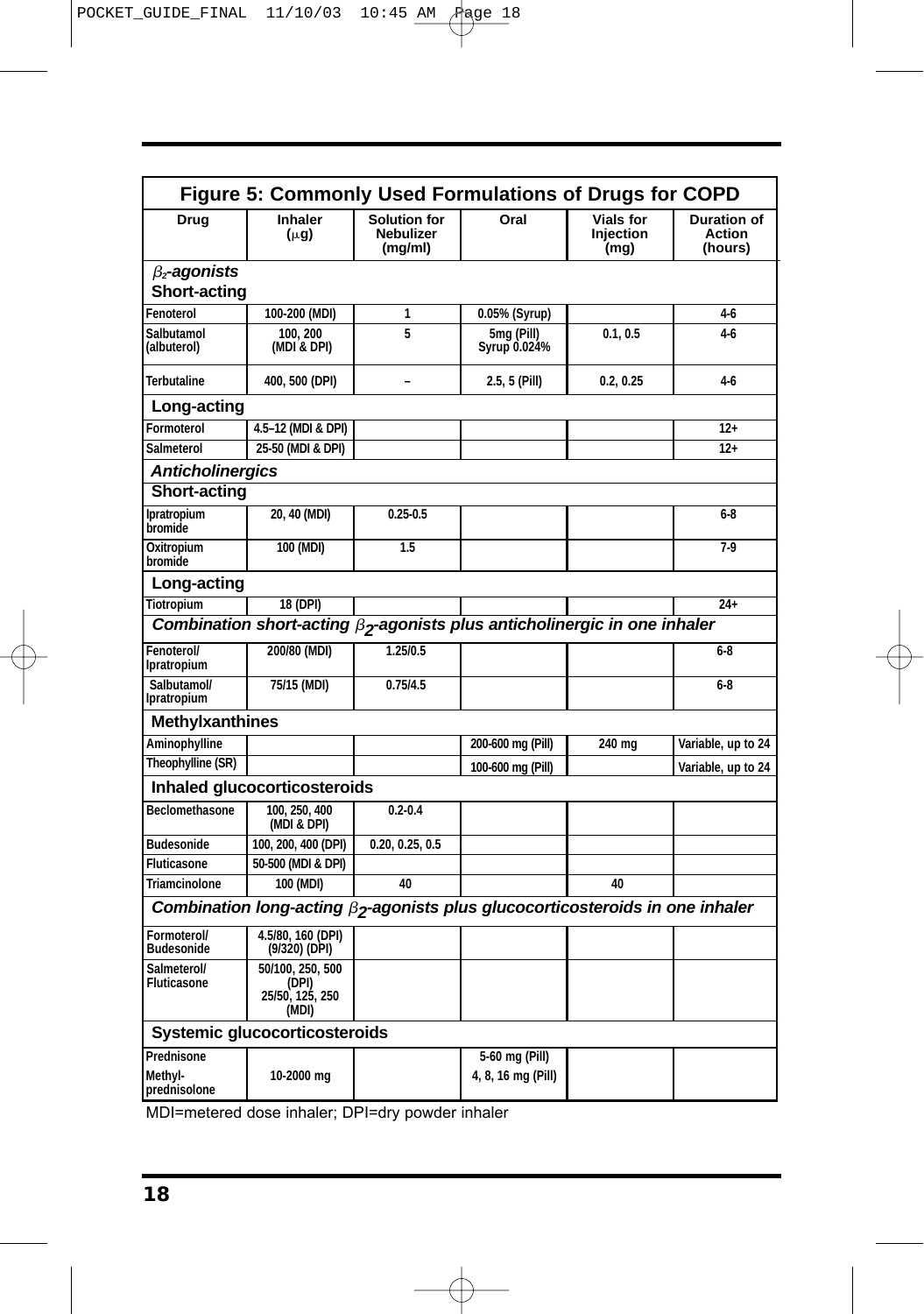Regular nebulized bronchodilator therapy for a stable patient is not appropriate unless it has been shown to be better than conventional doses by metered dose inhaler.

*Glucocorticosteroids:* Regular treatment with inhaled glucocorticosteroids is only appropriate for patients with an  $FEV<sub>1</sub> < 50%$  predicted and repeated exacerbations (for example, 3 in the last three years).

Prolonged treatment with inhaled glucocorticosteroids may relieve symptoms in this carefully selected group of patients but does not modify the long-term decline in  $FEV<sub>1</sub>$ . The dose-response relationships and long-term safety of inhaled glucocorticosteroids in COPD are not known. Long-term treatment with oral glucocorticosteroids is not recommended.

*Vaccines: Influenza* vaccines reduce serious illness and death in COPD patients by 50%. Give once (in Autumn) or twice (in Autumn and Winter) each year. There is no evidence for recommending the general use of pneumococcal vaccine for COPD.

*Antibiotics***:** Not recommended except for treatment of infectious exacerbations and other bacterial infections.

*Mucolytic (Mucokinetic, Mucoregulator) Agents:* Patients with viscous sputum may benefit from mucolytics, but overall benefits are very small. Use is not recommended.

*Antitussives:* Regular use contraindicated in stable COPD.

*Respiratory Stimulants:* Not recommended for regular use.

**Non-Pharmacologic Treatment** includes rehabilitation, oxygen therapy, and surgical interventions.

*Rehabilitation* programs should include, at a minimum:

- Exercise training
- Nutrition counseling
- Education.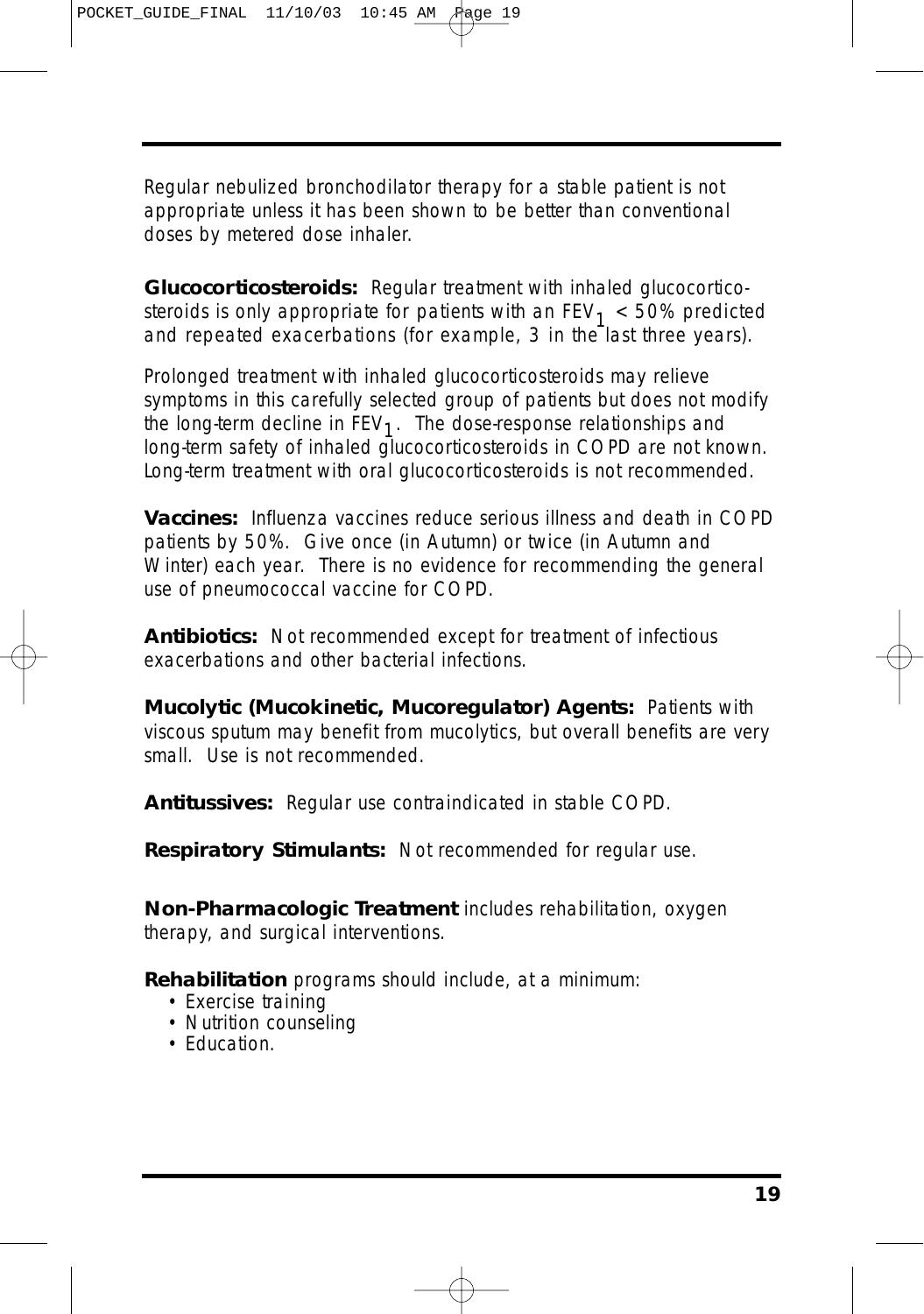**The goals of pulmonary rehabilitation are to reduce symptoms, improve quality of life, and increase participation in everyday activities.**

Patients at all stages of disease benefit from exercise training programs, with improvements in exercise tolerance and symptoms of dyspnea and fatigue. Benefits can be sustained even after a single pulmonary rehabilitation program, whether it is conducted in an inpatient, outpatient, or home setting. The minimum length of an effective rehabilitation program is two months; the longer the program continues, the more effective the results

**Oxygen Therapy:** The long-term administration of oxygen (>15 hours per day) to patients with chronic respiratory failure increases survival and has a beneficial impact on pulmonary arterial pressure, polycythemia (hematocrit > 55%), exercise capacity, lung mechanics, and mental state.

**The goal of long-term oxygen therapy is to increase the baseline PaO2 at rest to at least 8.0 kPa (60 mm Hg) at sea level, and/or produce SaO2 at least 90%, which will preserve vital organ function by ensuring an adequate delivery of oxygen.**

Initiate oxygen therapy for patients with *Stage IV: Very Severe COPD* if:

- PaO<sub>2</sub> is at or below 7.3 kPa (55 mm Hg) or SaO<sub>2</sub> is at or below 88%, with or without hypercapnia; or
- PO<sub>2</sub> is between 7.3 kPa (55 mm Hg) and 8.0 kPa (60 mm Hg) or SaO $2$  is 89%, if there is evidence of pulmonary hypertension, peripheral edema suggesting congestive heart failure, or polycythemia.

*Surgical Treatments:* Bullectomy and lung transplantation may be considered in carefully selected patients with *Stage IV: Very Severe COPD*. There is currently no sufficient evidence that would support the widespread use of lung volume reduction surgery (LVRS).

#### *There is no convincing evidence that mechanical ventilatory support has a role in the routine management of stable COPD.*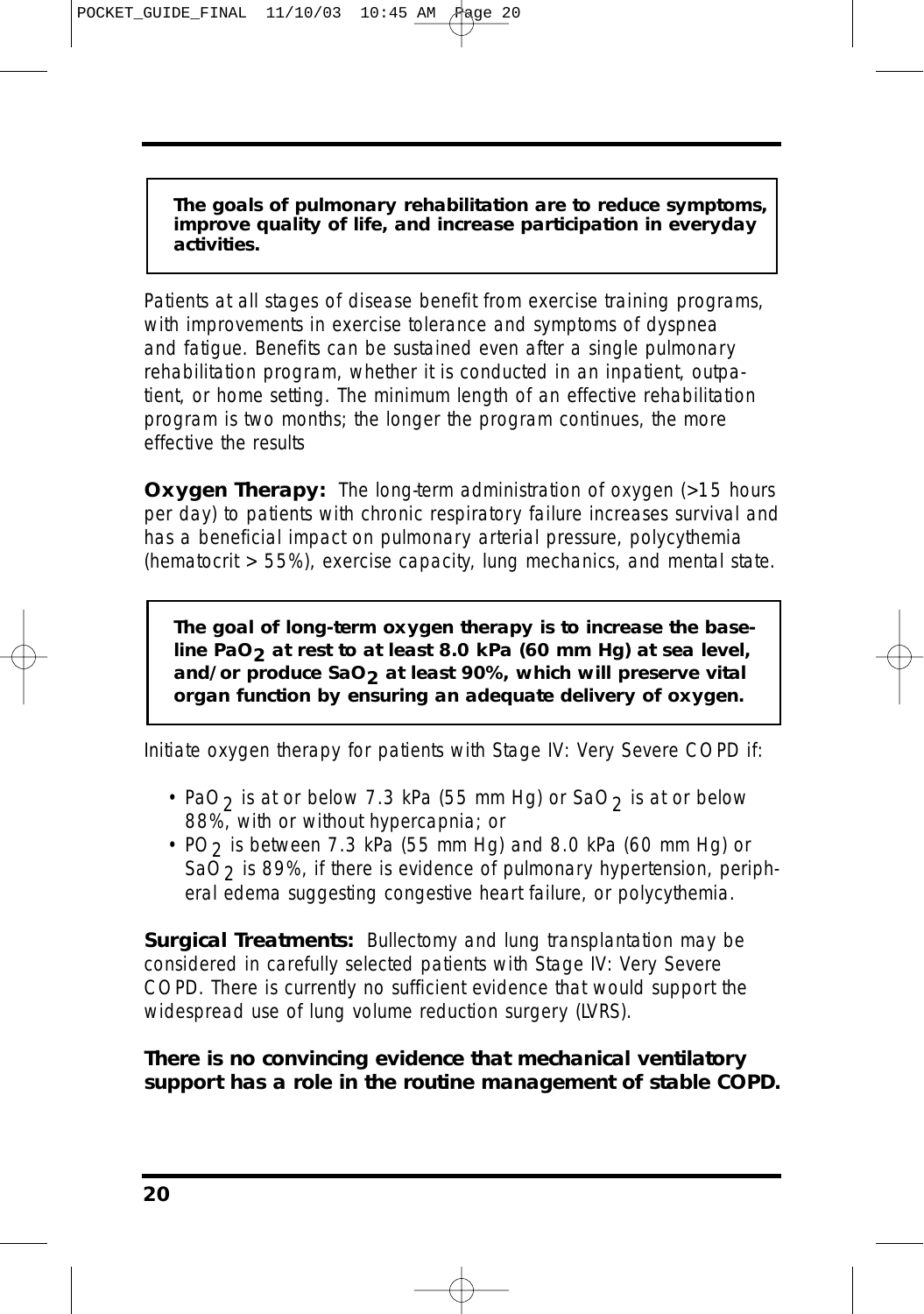A summary of characteristics and recommended treatment at each stage of COPD is shown in **Figure 6**.

| Figure 6 - Therapy at Each Stage of COPD |                                                                            |                                                                                                    |                                                                                                                     |                                                                                                          |                                                                                                                                              |  |  |
|------------------------------------------|----------------------------------------------------------------------------|----------------------------------------------------------------------------------------------------|---------------------------------------------------------------------------------------------------------------------|----------------------------------------------------------------------------------------------------------|----------------------------------------------------------------------------------------------------------------------------------------------|--|--|
| Old                                      | 0: At Risk                                                                 | I: Mild                                                                                            |                                                                                                                     | II: Moderate                                                                                             | III: Severe                                                                                                                                  |  |  |
|                                          |                                                                            |                                                                                                    | llА                                                                                                                 | IІB                                                                                                      |                                                                                                                                              |  |  |
| <b>New</b>                               | 0: At Risk                                                                 | I: Mild                                                                                            | II: Moderate                                                                                                        | III: Severe                                                                                              | <b>IV: Very Severe</b>                                                                                                                       |  |  |
| Characteristics                          | • Chronic symptoms<br>• Exposure to risk<br>factors<br>• Normal spirametry | $\bullet$ FEV <sub>1</sub> /FVC < 70%<br>• FEV <sub>1</sub> ≥ 80%<br>. With or without<br>symptoms | $\bullet$ FEV <sub>1</sub> /FVC < 70%<br>$\cdot$ 50% $\leq$ FEV <sub>1</sub> < 80%<br>. With or without<br>symptoms | $\bullet$ FEV <sub>1</sub> /FVC < 70%<br>• 30% ≤ FEV <sub>1</sub> < 50%<br>. With or without<br>symptoms | $\bullet$ FEV <sub>1</sub> /FVC < 70%<br>• FEV <sub>1</sub> < 30% or FEV <sub>1</sub> < 50%<br>predicted plus chronic<br>respiratory failure |  |  |
|                                          |                                                                            | Avoidance of risk factor(s); influenza vaccination                                                 |                                                                                                                     |                                                                                                          |                                                                                                                                              |  |  |
|                                          |                                                                            | Add short-acting bronchodilator when needed                                                        |                                                                                                                     |                                                                                                          |                                                                                                                                              |  |  |
|                                          |                                                                            |                                                                                                    | long-acting bronchodilators<br>Add rehabilitation                                                                   | Add regular treatment with one or more                                                                   |                                                                                                                                              |  |  |
|                                          |                                                                            |                                                                                                    |                                                                                                                     | if repeated exacerbations                                                                                | Add inhaled glucocorticosteroids                                                                                                             |  |  |
|                                          |                                                                            |                                                                                                    |                                                                                                                     |                                                                                                          | Add long-<br>term oxygen<br>if chronic<br>respiratory<br>failure<br>Consider<br>surgical<br>treatments                                       |  |  |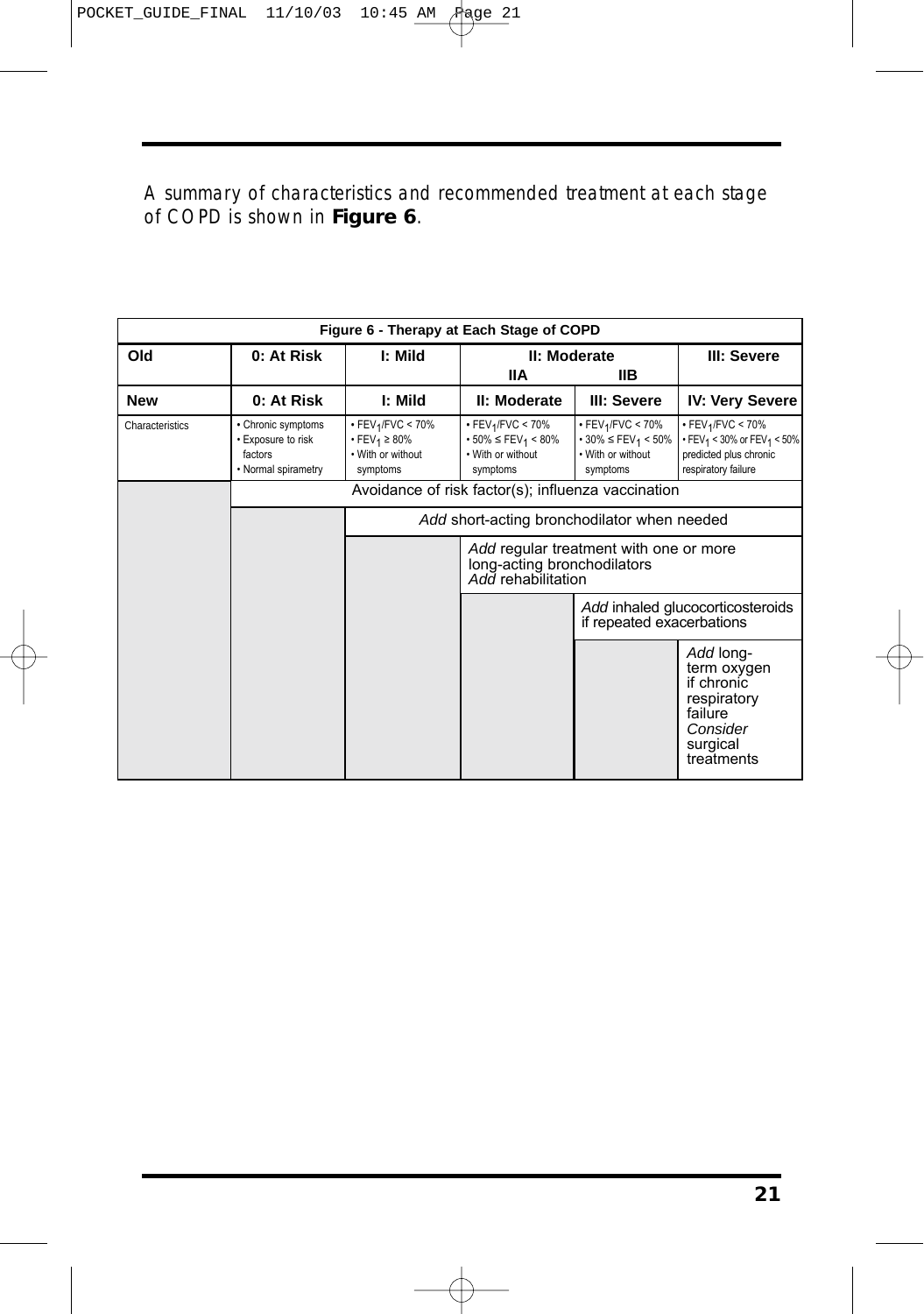POCKET\_GUIDE\_FINAL 11/10/03 10:45 AM

#### **Component 4: Manage Exacerbations**

*COPD is often associated with exacerbations of symptoms. Many exacerbations are caused by infection of the tracheobronchial tree or an increase in air pollution, but the cause of about one-third of severe exacerbations cannot be identified.* 

#### **How to Assess the Severity of an Exacerbation**

*Lung function tests (may be difficult for sick patients to perform):*

• PEF < 100 L/min or  $FEV_1$  < 1 L indicates a severe exacerbation.

*Arterial blood gas measurements (in hospital):*

- PaO<sub>2</sub> < 8.0 kPa (60 mm Hg) and/or SaO<sub>2</sub> < 90% with or without  $PaCO<sub>2</sub> > 6.7kPa$ , (50 mmHg) when breathing room air indicates respiratory failure.
- PaO<sub>2</sub> < 6.7 kPa (50 mm Hg), PaCO<sub>2</sub> > 9.3 kPa (70 mm Hg), and pH < 7.30 suggest a life-threatening episode that needs close monitoring or critical management.

*Chest X-ray:* Chest radiographs (posterior/anterior plus lateral) identify complications such as pneumonia and alternative diagnoses that can mimic the symptoms of an exacerbation.

*ECG:* Aids in the diagnosis of right ventricular hypertrophy, arrhythmias, and ischemic episodes.

*Other laboratory tests:*

- Sputum culture and antibiogram to identify infection if there is no response to initial antibiotic treatment.
- Biochemical tests to detect electrolyte disturbances, diabetes, and poor nutrition.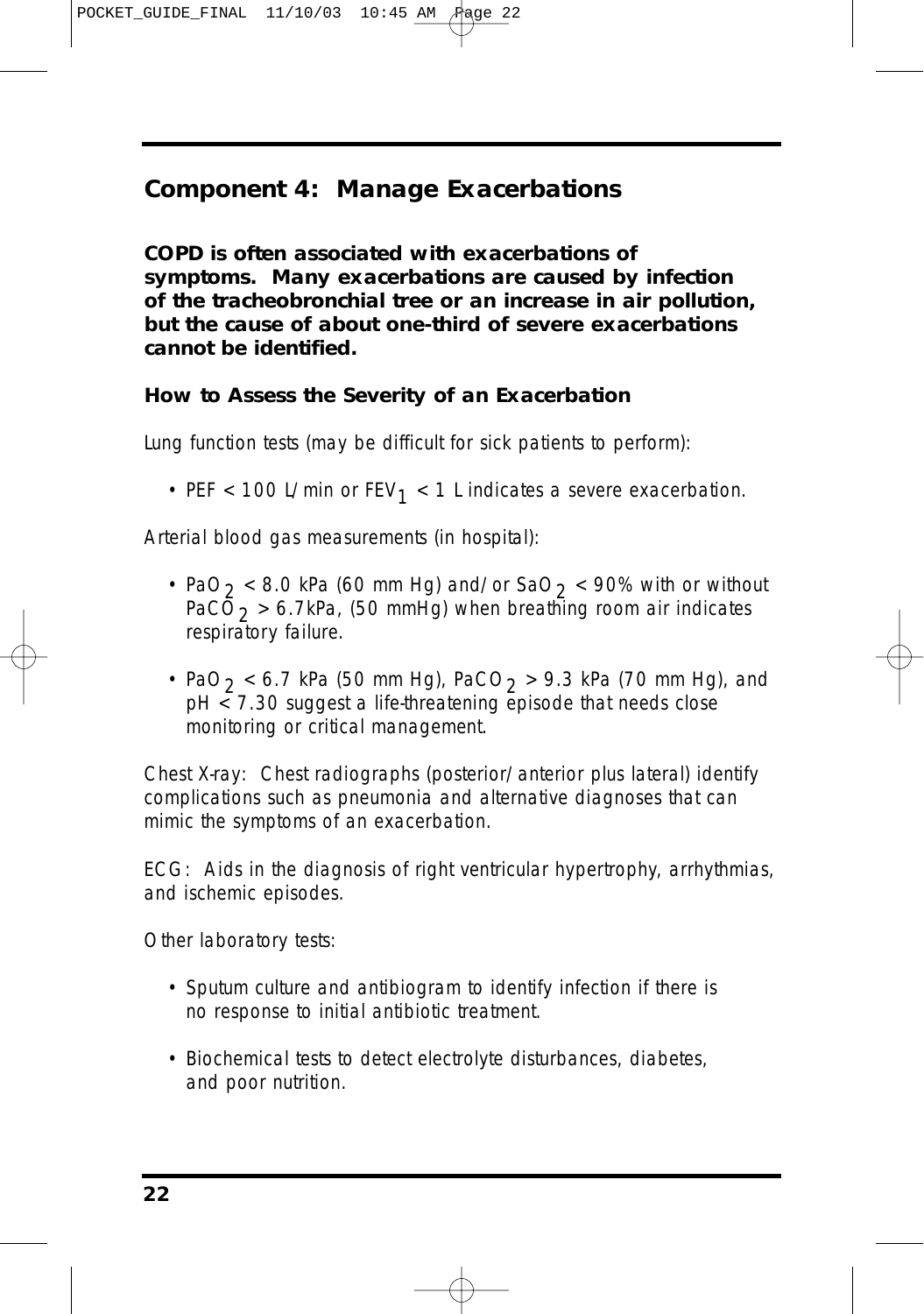**Home Care or Hospital Care for End-Stage COPD Patients?**

**The risk of dying from an exacerbation of COPD is closely related to the development of respiratory acidosis, the presence of serious comorbidities, and the need for ventilatory support. Patients lacking these features are not at high risk of dying, but those with severe underlying COPD often require hospitalization in any case. Attempts at managing such patients entirely in the community have met with limited success, but returning them to their homes with increased social support and a supervised medical care program after an initial emergency room assessment has been much more successful. However, detailed cost-benefit analyses of these approaches have not been reported.** 

#### **Home Management**

**Bronchodilators:** Increase dose and/or frequency of existing bronchodilator therapy. If not already used, add anticholinergics until symptoms improve.

*Glucocorticosteroids*: If baseline  $FEV<sub>1</sub> < 50%$  predicted, add 40 mg oral prednisolone per day for 10 days to the bronchodilator regimen. Nebulized budesonide may be an alternative to oral glucocorticosteroids in the treatment of nonacidotic exacerbations.

*Antibiotics:* When symptoms of breathlessness and cough are increased and sputum is purulent and increased in volume, provide antibiotic coverage of the major bacterial pathogens involved in exacerbations, taking into account local patterns of antibiotic sensitivity.

#### **Hospital Management**

Patients with the characteristics listed in **Figure 7** should be hospitalized. Indications for referral and the management of exacerbations of COPD in the hospital depend on local resources and the facilities of the local hospital.

|                                                                                                                                                                                                      | Figure 7: Indications for Hospital Admission for Exacerbations                                                                                                                                                  |
|------------------------------------------------------------------------------------------------------------------------------------------------------------------------------------------------------|-----------------------------------------------------------------------------------------------------------------------------------------------------------------------------------------------------------------|
| • Marked increase in intensity of<br>symptoms, such as sudden develop-<br>ment of resting dyspnea<br>• Severe background COPD<br>• Onset of new physical signs (e.g.,<br>cyanosis, peripheral edema) | • Failure of exacerbation to respond<br>to initial medical management<br>• Significant comorbidities<br>• Newly occurring arrhythmias<br>• Diagnostic uncertainty<br>• Older age<br>• Insufficient home support |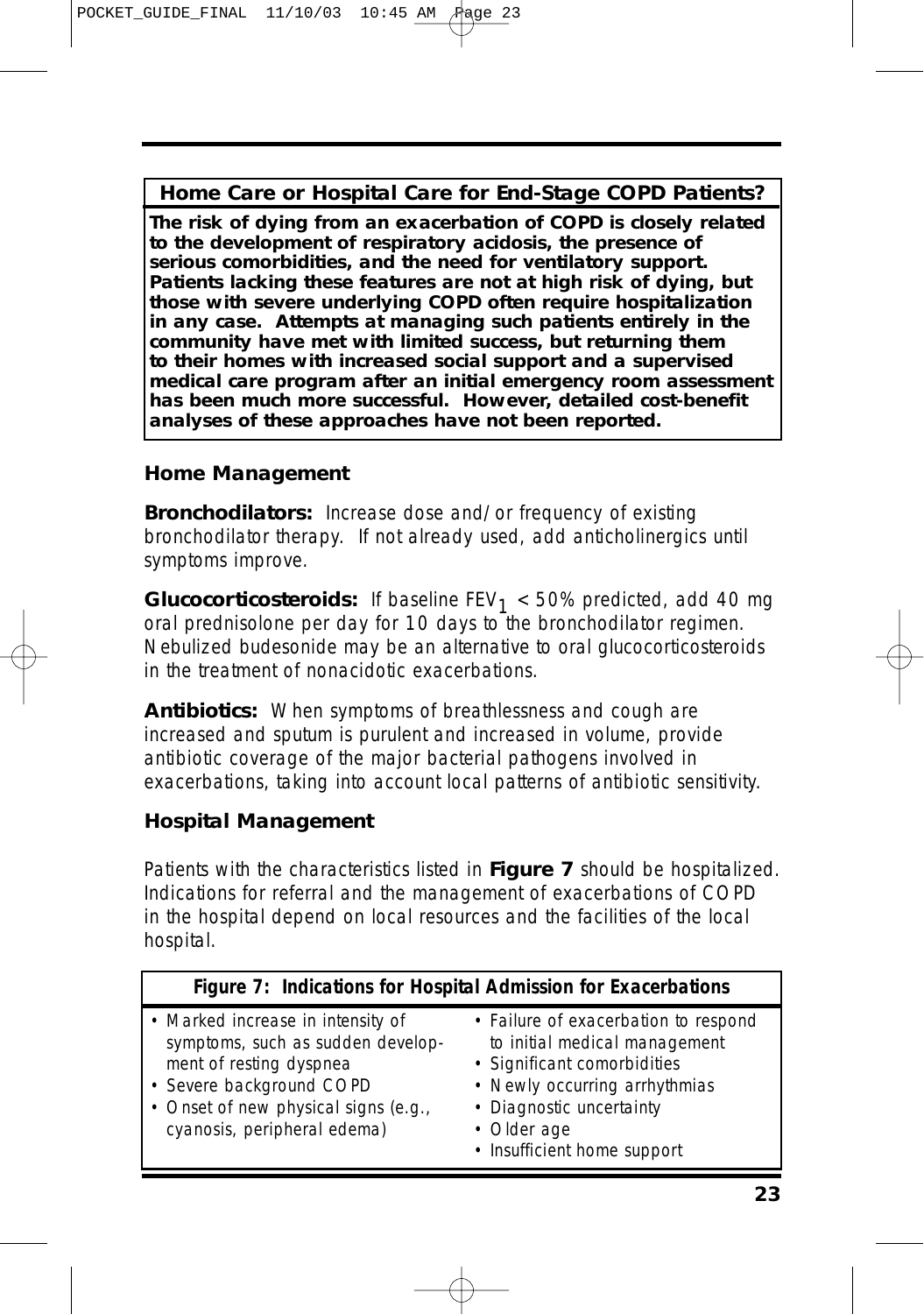## **APPENDIX I: SPIROMETRY FOR DIAGNOSIS OF COPD**

*Spirometry is as important for the diagnosis of COPD as blood pressure measurements are for the diagnosis of hypertension. Spirometry should be available to all health care professionals.*

#### **What is Spirometry?**

*Spirometry* is a simple test to measure the amount of air a person can breathe out, and the amount of time taken to do so.

A *spirometer* is a device used to measure how effectively, and how quickly, the lungs can be emptied.

A *spirogram* is a volume-time curve.

Spirometry measurements used for diagnosis of COPD include (see Figure 2, page 9):

- **FVC** (forced vital capacity): maximum volume of air that can be exhaled during a forced maneuver.
- **FEV**<sub>1</sub> (forced expired volume in one second): volume expired in the first second of maximal expiration after a maximal inspiration. This is a measure of how quickly the lungs can be emptied.
- **FEV<sub>1</sub>/FVC:** FEV<sub>1</sub> expressed as a percentage of the FVC, gives a clinically useful index of airflow limitation.

The ratio  $FEV<sub>1</sub>/FVC$  is between 70% and 80% in normal adults; a value less than 70% indicates airflow limitation and the possibility of COPD.

 $FEV<sub>1</sub>$  is influenced by the age, sex, height and ethnicity, and is best considered as a percentage of the predicted normal value. There is a vast literature on normal values; those appropriate for local populations should be used $1,2,3$ .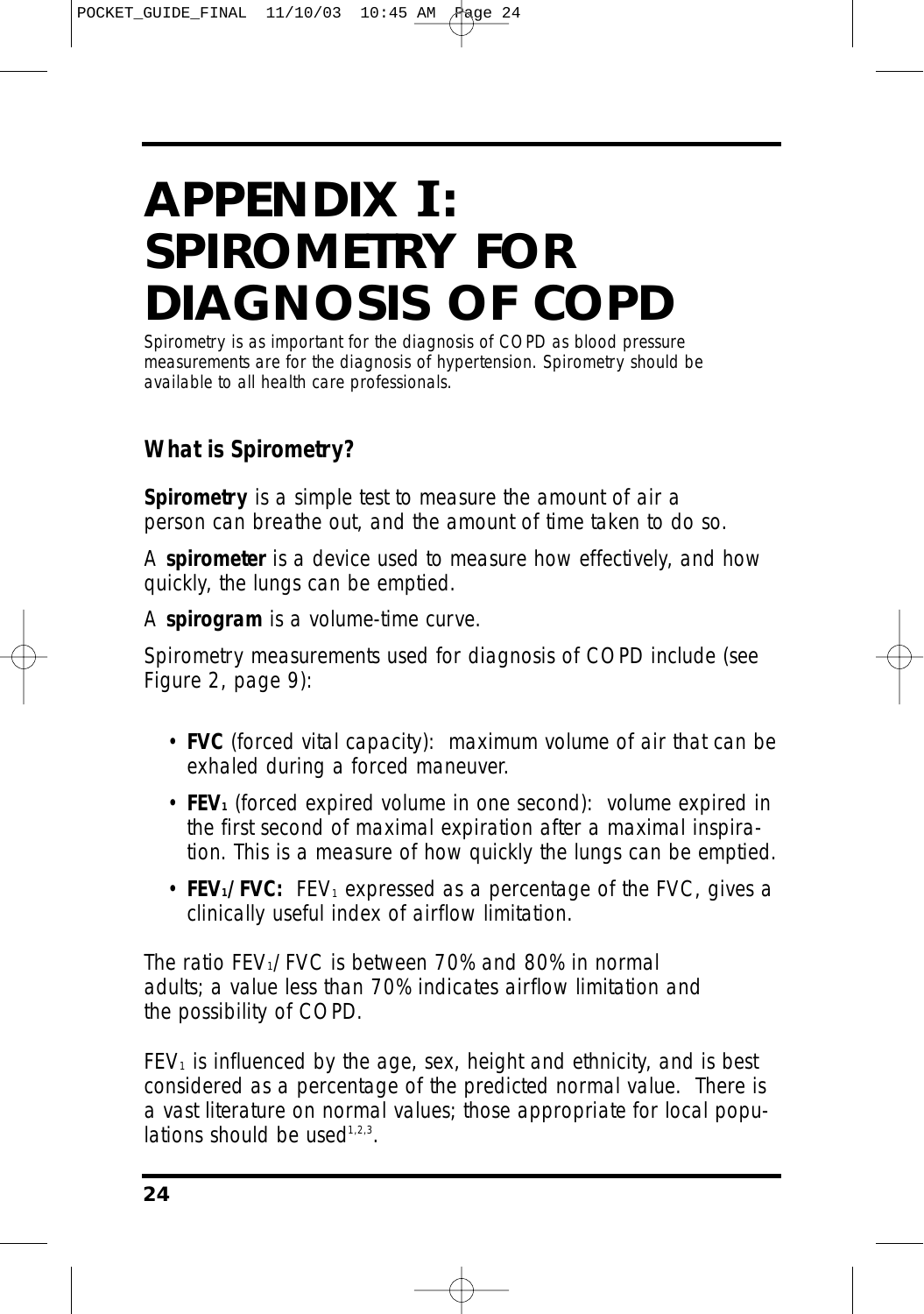POCKET\_GUIDE\_FINAL 11/10/03 10:45 AM

### **Why do Spirometry for COPD?**

- Spirometry is needed to make a firm diagnosis of COPD.
- Together with the presence of symptoms, spirometry helps stage COPD severity and can be a guide to specific treatment steps.
- A normal value for spirometry effectively excludes the diagnosis of clinically relevant COPD.
- The lower the percentage predicted  $FEV_1$ , the worse the subsequent prognosis.
- FEV<sub>1</sub> declines over time and faster in COPD than in healthy subjects. Spirometry can be used to monitor disease progression, but to be reliable the intervals between measurements must be at least 12 months.

#### **What You Need to Perform Spirometry**

Several types of spirometers are available:

- relatively large bellows or rolling-seal spirometers (usually only available in pulmonary function laboratories). Calibration should be checked against a known volume e.g. from a 3-litre syringe on a regular basis.
- smaller hand held devices, often with electronic calibration systems.

A hard copy of the volume time plot is very useful to check optimal performance and interpretation, and to exclude errors.

Most spirometers require electrical power to permit operation of the motor and/or sensors. Some battery operated versions are available that can dock with a computer to provide hard copy.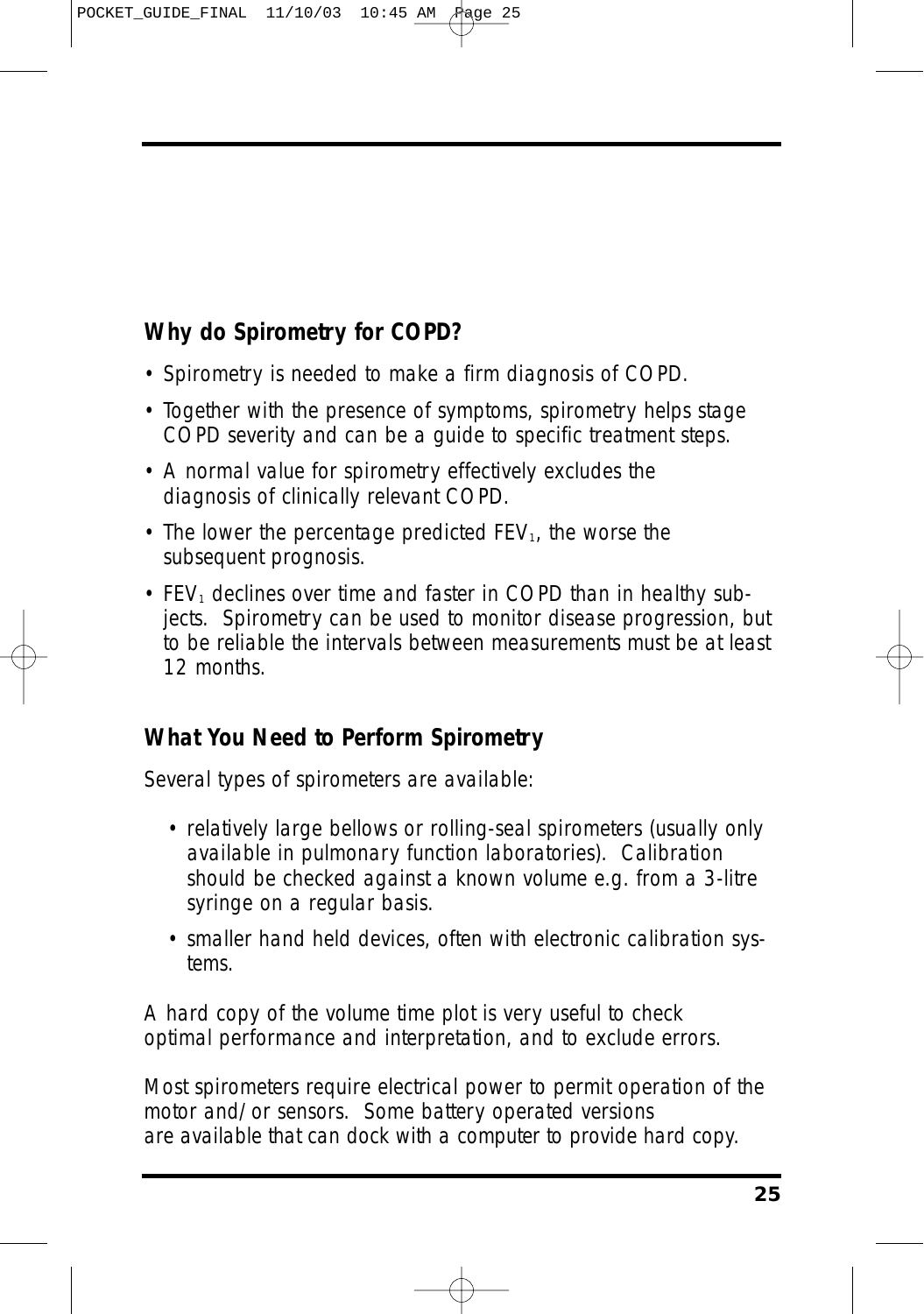POCKET\_GUIDE\_FINAL 11/10/03 10:45 AM

*It is essential to learn how your machine is calibrated and when and how to clean it.* 

#### **How to Perform Spirometry**

Spirometry is best performed with the patient seated. Patients may be anxious about performing the tests properly, and should be reassured. Careful explanation of the test, accompanied by a demonstration, is very useful. The patient should:

- Breathe in fully.
- Seal their lips around the mouthpiece.
- Force the air out of the chest "as hard and fast as they can until their lungs are completely "empty."
- Breathe in again and relax.

Exhalation must continue until no more air can be exhaled, must be at least 6 seconds, and can take up to 15 seconds or more.

Like any test, spirometry results will only be of value if the expirations are performed satisfactorily and consistently. Both FVC and  $FEV<sub>1</sub>$  should be the largest value obtained from any of 3 technically satisfactory curves and the FVC and  $FEV<sub>1</sub>$  values in these three curves should vary by no more than 5% or 100 ml, whichever is greater. The  $FEV<sub>1</sub>/FVC$  is calculated using the maximum  $FEV<sub>1</sub>$  and  $FVC$  from technically acceptable (not necessarily the same) curves.

Those with chest pain or frequent cough may be unable to perform a satisfactory test and this should be noted.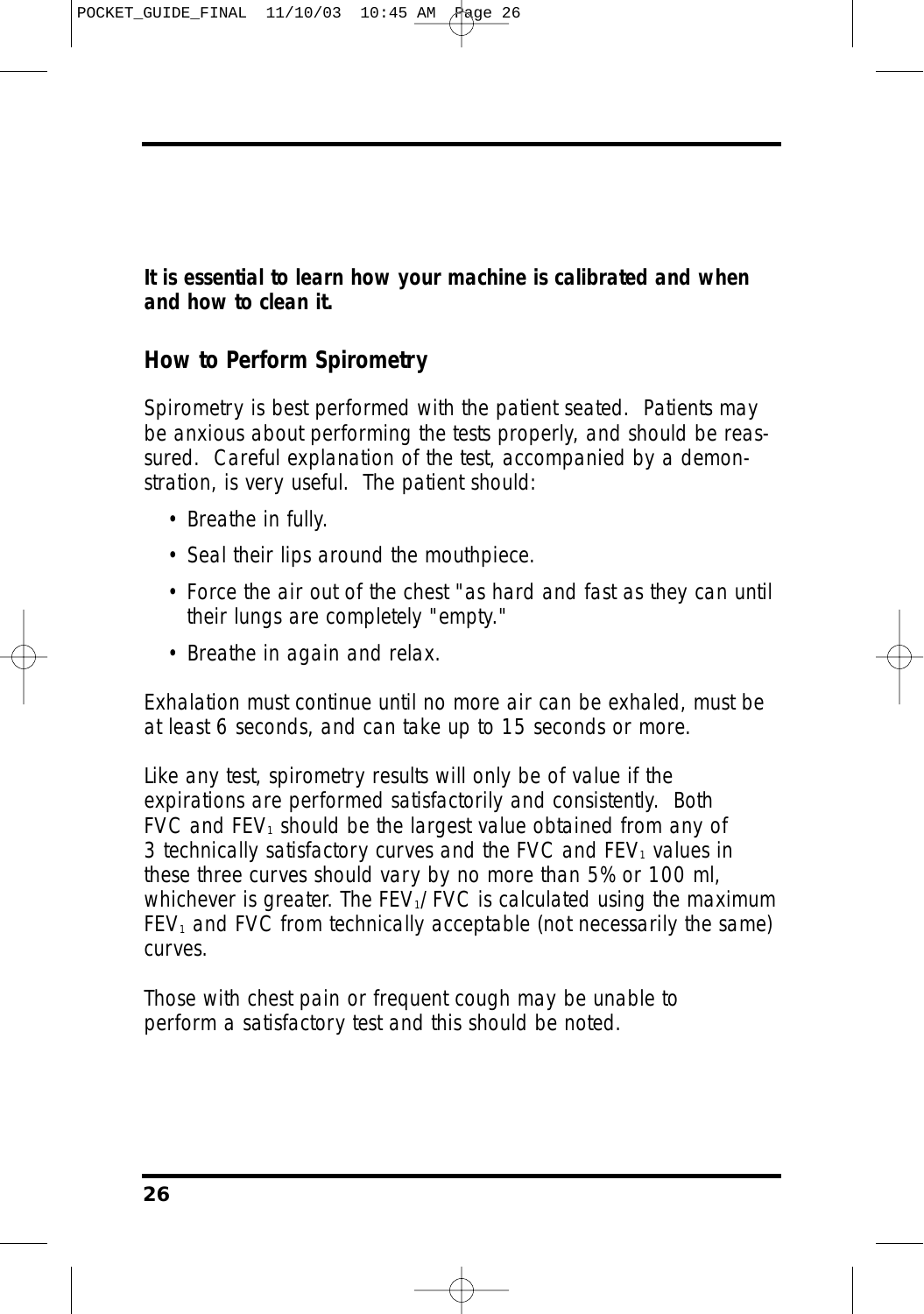POCKET\_GUIDE\_FINAL  $11/10/03$  10:45 AM  $\cancel{P}$ age 27

#### **Where to find more detailed information on spirometry**

- **1. American Thoracic Society** http://www.thoracic.org/adobe/statements/spirometry1-30.pdf
- 2. **Australian/New Zealand Thoracic Society** http://www.nationalasthma.org.au/publications/spiro/index.htm
- 3. **British Thoracic Society** http://www.brit-thoracic.org.uk/copd/consortium.html